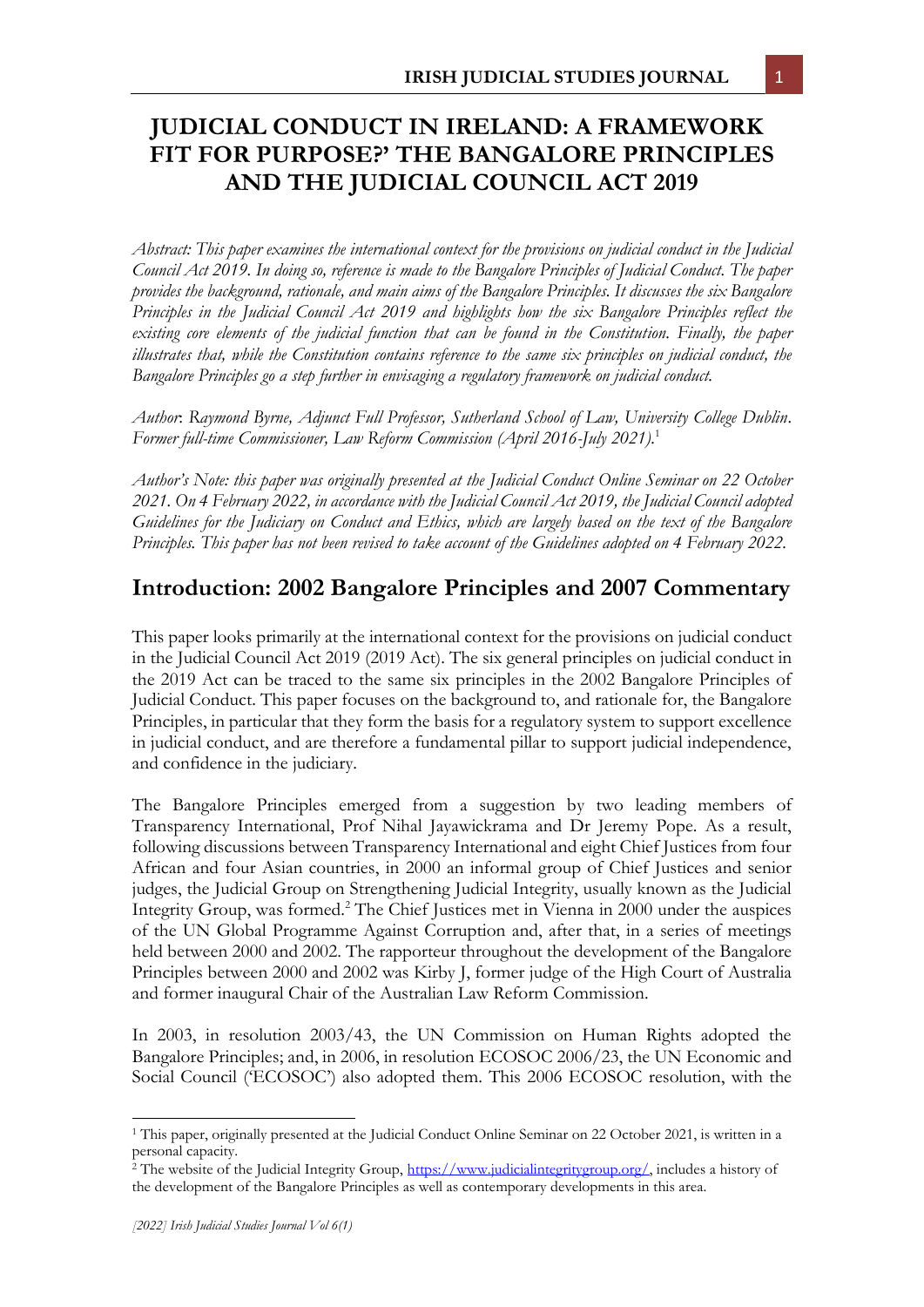Bangalore Principles annexed, is in Appendix A of this paper. Significantly, the ECOSOC resolution also invited the UN Office on Drugs and Crime to support the Judicial Integrity Group in preparing a detailed Commentary, and this was completed in 2007.<sup>3</sup> The 2007 Commentary on the Bangalore Principles is similar to Expert Reports and *travaux préparatoires* published with many internationally agreed documents, which are often cited and relied on by courts.<sup>4</sup> We might therefore expect that the 2007 Commentary will influence the content of judicial conduct guidelines to be prepared under the 2019 Act.

# **The six Bangalore Principles in the 2019 Act; and pre-2019 knowledge of their content**

It is clear that the general principles on judicial conduct in the 2019 Act can be traced to the Bangalore Principles. The six Bangalore Principles (see Appendix A) are:

- 1. independence,
- 2. impartiality,
- 3. integrity,
- 4. propriety,
- 5. equality and
- 6. competence and diligence.

In the 2019 Act, judicial misconduct is defined as involving a 'departure from acknowledged principles of judicial conduct', and sections 7(1)(b) and 43(2) of the 2019 Act both refer in identical terms to: 'the principles of judicial conduct requiring judges to uphold and exemplify judicial independence, impartiality, integrity, propriety (including the appearance of propriety), competence and diligence and to ensure equality of treatment to all persons before the courts.' The 2019 Act reversed the order of the fifth and sixth Bangalore Principle, but otherwise the list is identical.

There is no explicit reference to the Bangalore Principles in the 2019 Act, although there were occasional references to them during the Oireachtas debates.<sup>5</sup> There is, however, extensive reference to the Bangalore Principles in the Department of Justice's 2017 Regulatory Impact Analysis ('RIA') for the Judicial Council Bill 2017.<sup>6</sup> The RIA contains an informative account of the domestic context for the enactment of the 2019 Act, as well as the international context, including not only the Bangalore Principles but also the very poor rating that Ireland received from the Council of Europe's Group of States against

<sup>5</sup> See the Second Stage Seanad Éireann speech of the then Minister for Justice and Equality on the Judicial Council Bill 2017, and the Minister's reply to the Second Stage debate (Seanad Deb 22 November 2017, vol 254) [<https://www.oireachtas.ie/en/debates/debate/seanad/2017-11-22/12/>](https://www.oireachtas.ie/en/debates/debate/seanad/2017-11-22/12/) accessed 11 February 2022; and the Second Stage Dáil Éireann speech of the then Minister for Justice and Equality on the Judicial Council Bill 2017, and the reference to the Bangalore Principles during the Second Stage debate by Deputy Broughan TD (Dáil Deb 4 July 2018, vol 985) [<https://www.oireachtas.ie/en/debates/debate/dail/2019-07-](https://www.oireachtas.ie/en/debates/debate/dail/2019-07-04/19/) [04/19/>](https://www.oireachtas.ie/en/debates/debate/dail/2019-07-04/19/) accessed 11 February 2022.

<sup>3</sup> Judicial Integrity Group, *Commentary on the Bangalore Principles of Judicial Conduct* (United Nations Office on Drugs and Crime, 2007)

[<sup>&</sup>lt;https://www.unodc.org/documents/nigeria/publications/Otherpublications/Commentry\\_on\\_the\\_Bangal](https://www.unodc.org/documents/nigeria/publications/Otherpublications/Commentry_on_the_Bangalore_principles_of_Judicial_Conduct.pdf) [ore\\_principles\\_of\\_Judicial\\_Conduct.pdf>](https://www.unodc.org/documents/nigeria/publications/Otherpublications/Commentry_on_the_Bangalore_principles_of_Judicial_Conduct.pdf) accessed 11 February 2022.

<sup>4</sup> See, for example, Law Reform Commission*, [Discussion Paper on Domestic Implementation of International](https://publications.lawreform.ie/Portal/External/en-GB/RecordView/Index/61653)  [Obligations](https://publications.lawreform.ie/Portal/External/en-GB/RecordView/Index/61653)* (LRC 124-2020), at paras 3.114-3.121.

<sup>6</sup> Department of Justice, *Regulatory Impact Analysis for the Judicial Council Bill 2017* (May 2017)

<sup>&</sup>lt;http://www.justice.ie/en/JELR/Judicial\_Council\_Bill\_2017\_RIA.pdf/Files/Judicial\_Council\_Bill\_2017\_R IA.pdf> accessed 11 February 2022.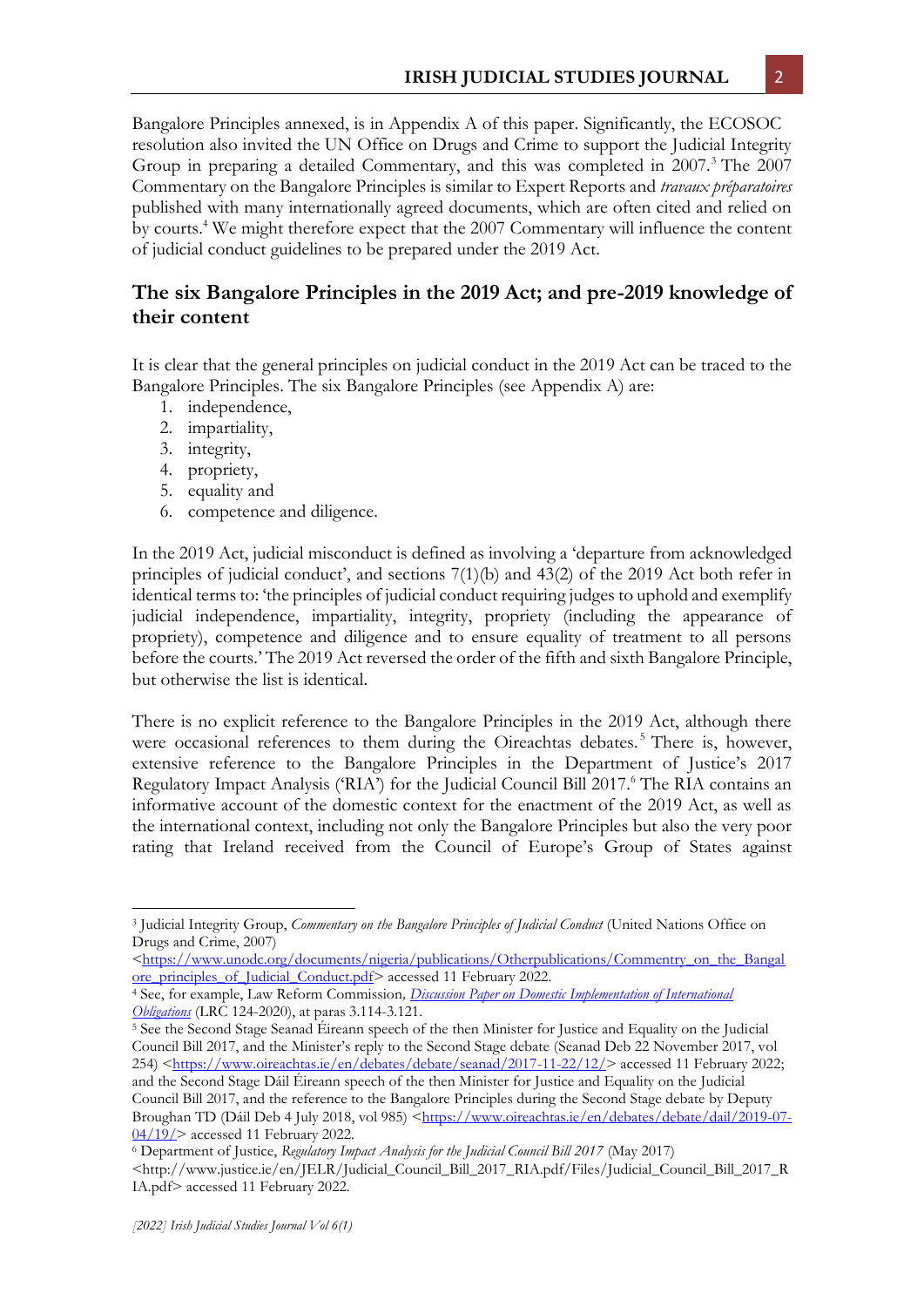Corruption, GRECO (the acronym for *Groupe d'Etats contre la Corruption*). Appendix B contains two extracts from the RIA, and the paper returns to the GRECO context below.

Of course, the Bangalore Principles did not emerge from nowhere between 2000 and 2002. They are an agreed compilation, based on previous work on judicial conduct from many jurisdictions. The 2007 Commentary lists 24 'national codes' representing all legal system 'families' globally. Some national codes dated from the 1970s, and the 8 'regional and international instruments' that informed the development of the Bangalore Principles were also listed. <sup>7</sup> This is indicative of the wide-ranging membership of the Judicial Integrity Group.

In Ireland, the discussion on establishing a Judicial Council goes back into the last century, demonstrating that the discussion of judicial conduct principles long precedes the Bangalore Principles. An indication of the quite settled nature of the underlying principles in this area, on which the Bangalore Principles built, is illustrated by the discussion in the 1998 *Sixth Report of the Working Group on a Courts Commission*, which noted:

The 1990 U.S. Model Code of Judicial Conduct drew up five canons of conduct. These are:

1. A Judge shall uphold the integrity and independence of the judiciary.

2. A Judge shall avoid impropriety and the appearance of impropriety in all of the judge's activity.

3. A Judge shall perform the duties of judicial office impartially and diligently.

4. A Judge shall so conduct the Judge's extra-judicial activities as to minimize the risk of conflict with judicial obligations.

5. A Judge or judicial candidate shall refrain from inappropriate political activity.<sup>8</sup>

The 1998 Report referred to the Model Code of Judicial Conduct adopted in 1990 by the House of Delegates of the American Bar Association ('ABA'). This was a fully revised version of the ABA's 1972 Model Code, which was one of the 24 'national codes' to which the 2007 Commentary on the Bangalore Principles referred. The 1990 Code has, in turn, been revised, and the 2020 edition sets out the following list of 4 'Canons'.<sup>9</sup>

CANON 1

A judge shall uphold and promote the independence, integrity, and impartiality of the judiciary, and shall avoid impropriety and the appearance of impropriety.

CANON 2

A judge shall perform the duties of judicial office impartially, competently, and diligently.

CANON 3

A judge shall conduct the judge's personal and extrajudicial activities to minimize the risk of conflict with the obligations of judicial office. CANON 4

<sup>7</sup> Judicial Integrity Group, *Commentary on the Bangalore Principles of Judicial Conduct* (United Nations Office on Drugs and Crime 2007), 10-12

[<sup>&</sup>lt;https://www.unodc.org/documents/nigeria/publications/Otherpublications/Commentry\\_on\\_the\\_Bangal](https://www.unodc.org/documents/nigeria/publications/Otherpublications/Commentry_on_the_Bangalore_principles_of_Judicial_Conduct.pdf) [ore\\_principles\\_of\\_Judicial\\_Conduct.pdf>](https://www.unodc.org/documents/nigeria/publications/Otherpublications/Commentry_on_the_Bangalore_principles_of_Judicial_Conduct.pdf) accessed 11 February 2022.

<sup>&</sup>lt;sup>8</sup> Sixth Report of the Working Group on a Courts Commission (Houses of the Oireachtas 1998), 16

[<sup>&</sup>lt;https://opac.oireachtas.ie/AWData/Library3/Library2/DL047655.pdf>](https://opac.oireachtas.ie/AWData/Library3/Library2/DL047655.pdf) accessed 11 February 2022. <sup>9</sup> *ABA Model Code of Judicial Conduct* (2020 Edition)

 $\langle \frac{\text{https://www.americanbar.org/groups/professional~responsibility/publications/model code of judicial c}{\text{https://www.americanbar.org/groups/professional~responsibility/publications/model code of judicial c}}$ [onduct/>](https://www.americanbar.org/groups/professional_responsibility/publications/model_code_of_judicial_conduct/) accessed 11 February 2022.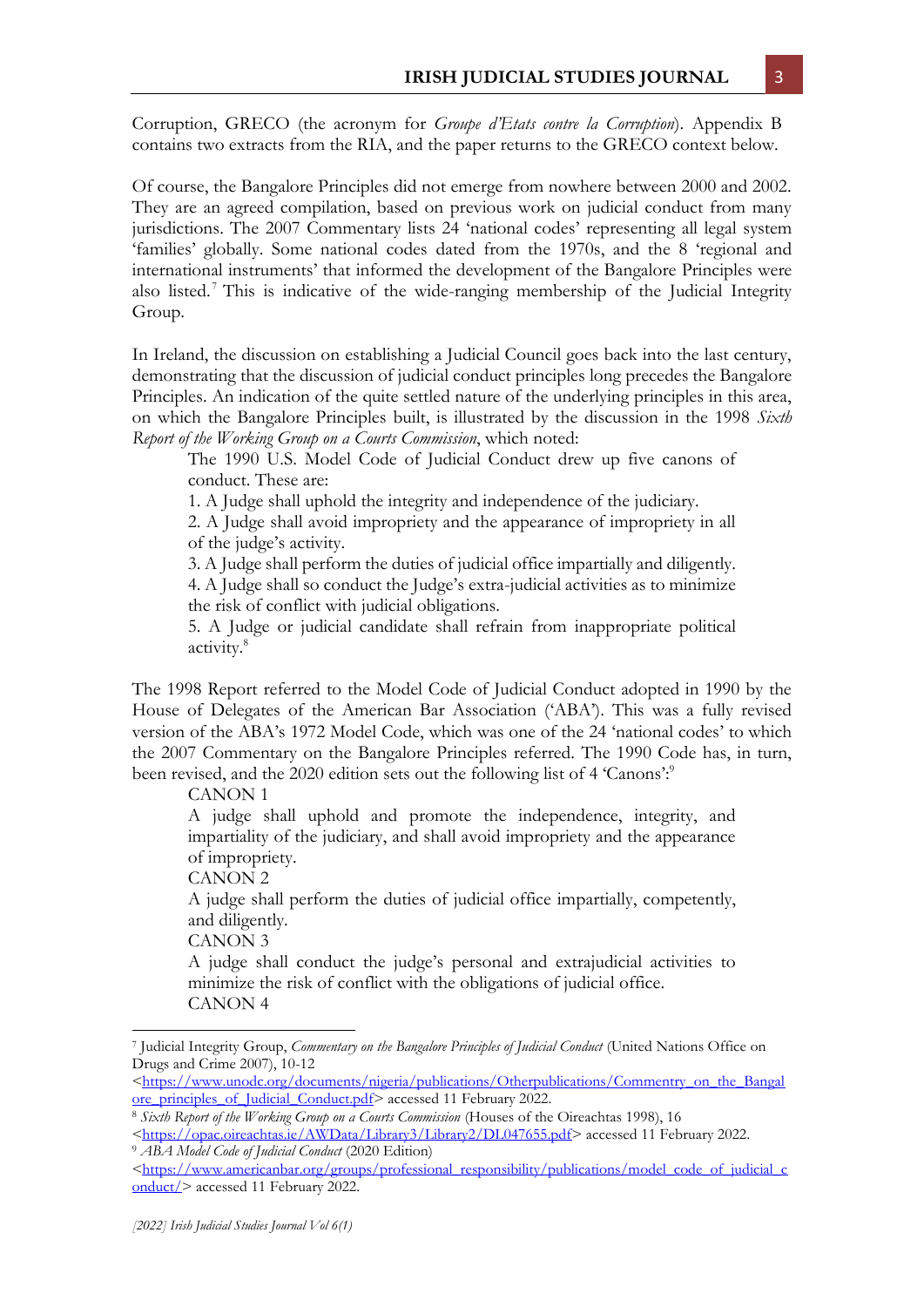A judge or candidate for judicial office shall not engage in political or campaign activity that is inconsistent with the independence, integrity, or impartiality of the judiciary.

The content of the 2020 ABA Model Code does not differ in substance from the predecessor 1990 Code, even if it has reduced the list of 'Canons' to four.

Returning to the Irish position, the 1998 Report also recommended that it would be advisable to establish a Judicial Council, and that the Chief Justice should establish a specific committee to address the detail involved. The 2000 *Report of the Committee on Judicial Conduct and Ethics* carried out this important role and set out the essential framework for the Judicial Council, including its key committees, which are largely reflected in the 2019 Act.<sup>10</sup>

Using the same kind of comparative analysis applied by the Judicial Integrity Group that drafted the Bangalore Principles, the 2000 Report noted that comparable arrangements for judicial councils were already in place at that point in Australia, Canada, New Zealand and the US. In the time lag between 2000 and the enactment of the 2019 Act, Ireland fell further behind other jurisdictions. The causes of that delay are no doubt shared between the executive and the judiciary. In any event, by 2010 the Government had published the General Scheme of the Judicial Council Bill;<sup>11</sup> and in 2011 the judiciary, at its annual meeting, agreed to establish the Association of Judges in Ireland  $(AJI')$ ,<sup>12</sup> as well as an interim Judicial Council.<sup>13</sup>

In the time immediately before the Judicial Council Bill 2017 was published, the AJI noted on its website that one of the objectives of its Constitution is the promotion of the highest standards of judicial conduct amongst its members. It added:

The essential principles to which judges' conduct must conform are: Independence Impartiality and Equality Integrity Propriety

[<http://www.justice.ie/en/JELR/General%20Scheme%20Judicial%20Bill.pdf/Files/General%20Scheme%](http://www.justice.ie/en/JELR/General%20Scheme%20Judicial%20Bill.pdf/Files/General%20Scheme%20Judicial%20Bill.pdf) [20Judicial%20Bill.pdf>](http://www.justice.ie/en/JELR/General%20Scheme%20Judicial%20Bill.pdf/Files/General%20Scheme%20Judicial%20Bill.pdf) accessed 11 February 2022. The General Scheme (or 'Heads of the Bill') was published on 23 August 2010. See Department of Justice, 'Minister Ahern publishes scheme of the Judicial Council Bill 2010'

 $10$  I could not find an online version of the 2000 Report, which is a great pity, given its importance in setting out the essential framework that was ultimately enacted in the 2019 Act. Perhaps this 'analogue anomaly' could be addressed by the Judicial Council by publishing a digital version on its website. <sup>11</sup> General Scheme of the Judicial Council Bill 2010,

[<sup>&</sup>lt;http://www.justice.ie/en/JELR/Pages/Minister%20Ahern%20publishes%20scheme%20of%20the%20Jud](http://www.justice.ie/en/JELR/Pages/Minister%20Ahern%20publishes%20scheme%20of%20the%20Judicial%20Council%20Bill%202010) [icial%20Council%20Bill%202010>](http://www.justice.ie/en/JELR/Pages/Minister%20Ahern%20publishes%20scheme%20of%20the%20Judicial%20Council%20Bill%202010) accessed 11 February 2022.

<sup>&</sup>lt;sup>12</sup> The AJI was formed on 18 November 2011 as a representative body of judges. Although it does not represent the judiciary as such, the AJI's membership comprises the vast majority of the judges in the Supreme Court, the Court of Appeal, the High Court, the Circuit Court and the District Court. Its website is [www.aji.ie.](http://www.aji.ie/) The AJI has issued at least one press release since the establishment of the Judicial Council under the 2019 Act, in June 2020. On this point, see Association of Judges of Ireland, 'Statement by the Association of Judges of Ireland in Response to the Recent Comments by Ms Brid Smith TD' (22 June 2020)

<sup>&</sup>lt;https://aji.ie/communications/statement-by-the-association-of-judges-of-ireland-in-response-to-recentcomments-by-ms-brid-smith-td/> accessed 11 February 2022.

<sup>&</sup>lt;sup>13</sup> The only online information available on the work of the interim Judicial Council after its establishment appears to be on the AJI's website: [https://aji.ie/supports/the-interim-judicial-council/.](https://aji.ie/supports/the-interim-judicial-council/)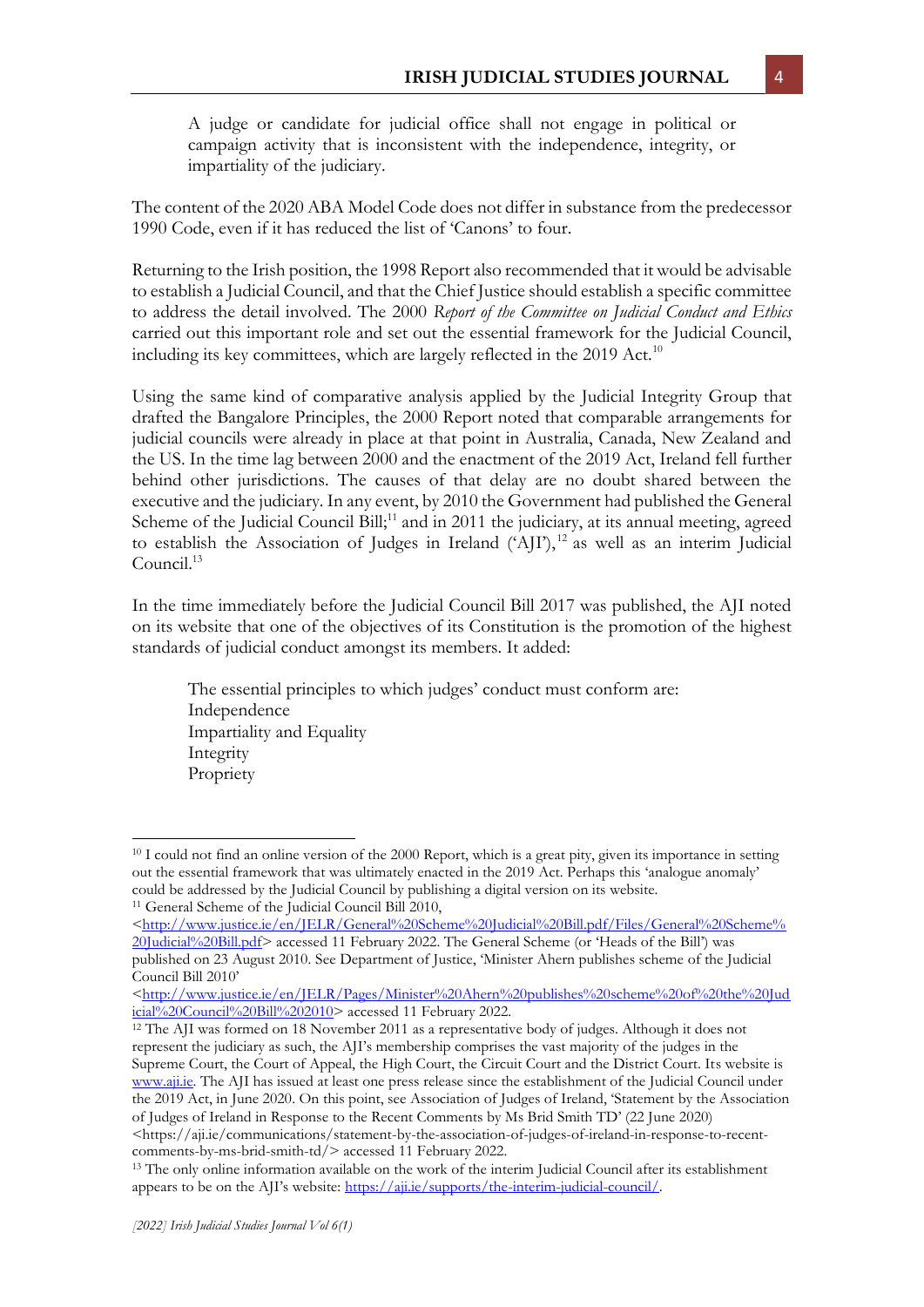Competence and diligence.<sup>14</sup>

The AJI listed impartiality and equality on the same line, and it is difficult to understand the basis for doing this; but assuming that it was not intended to equate the two, the AJI list is clearly the same as the six Bangalore Principles. I mention this as just another example of the well-established pre-2019 knowledge of the Bangalore Principles.

Appendix C contains that extract from the AJI's website, as well as some other extracts relevant to the development of guidance on judicial conduct. Of these other extracts, it is worth noting that the AJI commented:

The interim Judicial Council is understood to be preparing a guidance document which will address, under each of these [Bangalore-derived] headings, required and acceptable judicial conduct, unacceptable judicial conduct and the striking of an appropriate balance.

The AJI hopes to be in a position in due course, subject to receipt of permission from the interim Judicial Council, to publish this guidance document in this section of our website.

As noted, the interim Judicial Council had been established in 2011 in the wake of the publication in 2010 of the Scheme of the Judicial Council Bill. Unfortunately, it seems that the interim Judicial Council did not publish the guidance document referred to by the AJI. This document would no doubt assist in terms of the transparency of the process leading to the ultimate development of the codes being prepared under the 2019 Act. Transparency is worth mentioning given the influence of Transparency International in the development of the Bangalore Principles themselves. In any event, it is likely that the 2007 Commentary on the Bangalore Principles will provide useful background information for the development of the codes to be prepared and published under the 2019 Act.

# **The Bangalore Principles reflect current constitutional provisions on the judiciary**

It is also worth noting that the six Bangalore Principles reflect the existing core elements of the judicial function that can be found in the Constitution, although the sequence in the Constitution is slightly different. The six Bangalore Principles, and their constitutional analogue, are:

- *Independence*: Article 35.2 provides that all judges are independent in the exercise of their judicial functions, subject only to the Constitution and the law;
- *Impartiality and integrity*: Article 34.6.1° provides that all judges must make a declaration that they will carry out their role 'without fear or favour, affection or illwill towards any man [sic].' 15
- *Propriety*: Article 40.3 includes the unenumerated/derived right to fair procedures, which includes two core elements: that both sides to a dispute must be heard on an

<sup>&</sup>lt;sup>14</sup> Association of Judges Ireland, 'Judicial Conduct' <https://aji.ie/the-judiciary/the-judicial-role/judicialconduct/> accessed 11 February 2022.

<sup>15</sup> Article 34.6 was originally numbered Article 34.5. It was renumbered Article 34.6 in the wake of the amendments to the Constitution in 2013 to provide for the creation of the Court of Appeal, which occupies 'new' Article 34.4, and the consequential amendments to the provisions on the Supreme Court, which occupy 'new' Article 34.5.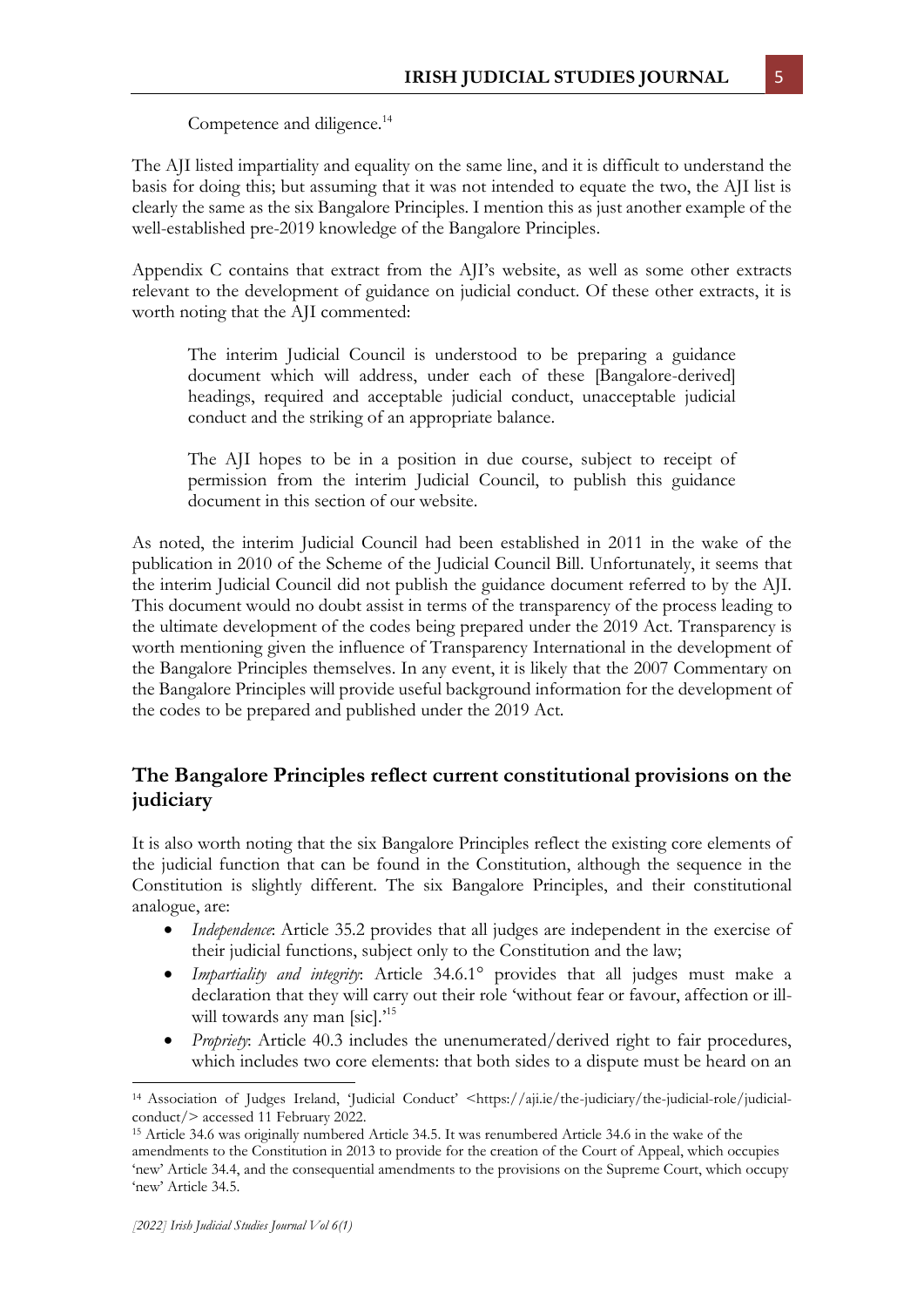even-handed basis; and that the decision-maker must ensure that he or she is unbiased, that is, does not have any conflict of interest (actual or objectively perceived);

- *Equality*: Article 40.1 provides that all persons are equal before the law; and
- *Competence and diligence*: as to competence, Article 36.iii provides that the 'constitution' of the courts is to be regulated by law, and that this includes an obligation to provide in legislation for the qualifications required to be appointed as a judge. <sup>16</sup> In terms of diligence, Article 34.6.1° also provides that the judicial declaration includes that each judge will 'duly and faithfully and to the best of my knowledge and power' carry out their judicial functions.

Before commenting on how the Bangalore Principles differ from these constitutional provisions, two, arguably churlish, comments will be made regarding the text of the judicial declaration in Article 34.6 of the Constitution to carry out the judicial role. First, Article 34.6 provides that every judge must declare that they will carry out the judicial role:

'without fear or favour, affection or ill-will towards any man [sic]'.

This declaration is virtually identical to the judicial declaration in section 99 of the Courts of Justice Act 1924, which applied to judges appointed between 1924 and 1961. It is worth noting that the pre-1924 judicial oath, in the Promissory Oaths Act 1868 (see Appendix D, where the relevant judicial declarations and oaths are set out), was worded:

'I will do Right to all Manner of People [!] after the Laws and Usages of this Realm, without Fear or Favour, Affection or Illwill.'

Apparently, it proved difficult to follow this 1868 gender-neutral precedent in 1924, and in 1937.

Second, the judicial declaration in section 99 of the 1924 Act refers to the declaration being made 'before God', while Article 34.6 of the Constitution reprises 'before God' and adds at the end: 'May God Direct and Sustain Me'. The comparable pre-1924 declaration in the 1868 Act, while providing that it should include the words 'So help me God', also provided that any person taking an oath under the 1868 Act could, instead of swearing the oath, make an affirmation, and could therefore omit the religious reference. That was 121 years before the All-Party Oireachtas Committee on the Constitution recommended in 1999 that the following could be added to what is now Article 34.6: 'A judge may omit the religious references.' 17

# **The Bangalore Principles envisage a regulatory framework on judicial conduct formulated by the judiciary**

A third, more significant, comment to make on the relationship between the constitutional provisions and the Bangalore Principles is that while the Constitution contains some reference to the same six principles on judicial conduct, the Bangalore Principles go an important stage further; they envisage a regulatory framework on judicial conduct.

<sup>16</sup> See *The State (Walshe) v Murphy* [1981] IR 275, at 286-287 (Divisional High Court, Finlay P, Gannon and Hamilton JJ).

<sup>17</sup> All-Party Oireachtas Committee on the Constitution, *Fourth Progress Report: The Courts and the Judiciary* (November 1999) [<https://opac.oireachtas.ie/AWData/Library3/Library2/DL025240.pdf>](https://opac.oireachtas.ie/AWData/Library3/Library2/DL025240.pdf) accessed 11 February 2022.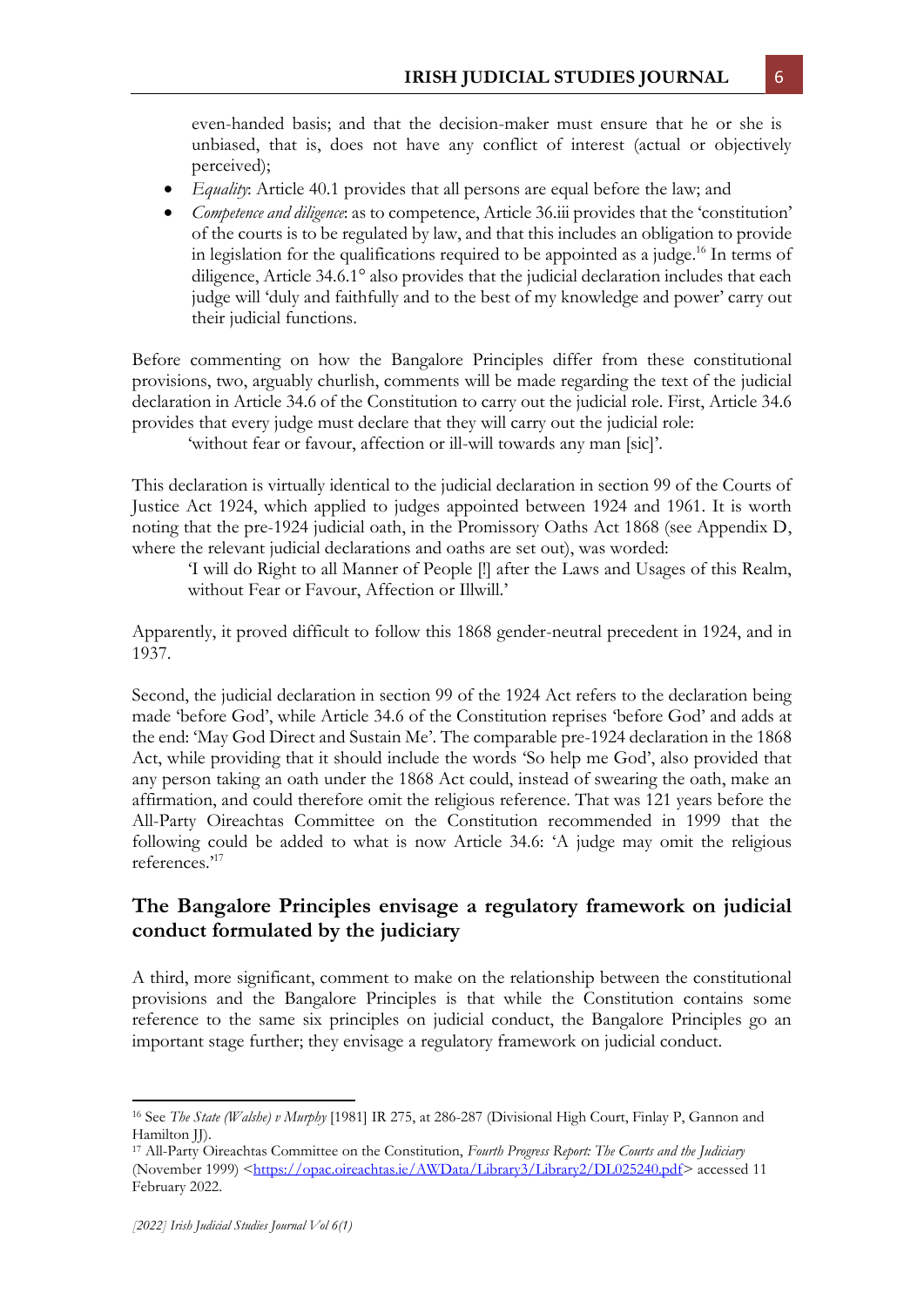The preliminary recitals to the Bangalore Principles (see Appendix A) acknowledge that many existing global and regional human rights instruments, and national constitutional arrangements, already include recognition of the importance of an independent judiciary, and of the ethical dimension to judicial conduct.

The final recital notes the following significant added dimensions that the Bangalore Principles bring:

- they are intended to establish standards for ethical conduct of judges;
- they are designed to provide guidance to judges and to afford the judiciary a framework for regulating judicial conduct;
- they are also intended to assist members of the executive and the legislature, and lawyers and the public in general, to better understand and support the judiciary;
- they presuppose that judges are accountable for their conduct to appropriate institutions established to maintain judicial standards, which are themselves independent and impartial, and are intended to supplement and not to derogate from existing rules of law and conduct that bind the judge.

In summary, the Bangalore Principles are not only a statement of values to guide ethical judicial conduct, they also envisage a regulatory framework of accountability.

In answer to the age-old question 'who judges the judges', the answer appears to be 'the judges'. This is set out in one of the recitals, which provides that:

'the primary responsibility for the promotion and maintenance of high standards of judicial conduct lies with the judiciary in each country.'

The rationale for this is well set out in the Commentary prepared by the Judicial Integrity Group in 2007:

16. It is desirable that any code of conduct or like expression of principles for the judiciary should be formulated by the judiciary itself. That would be consistent with the principle of judicial independence and with the separation of powers. For instance, in many countries, the legislature and the executive regulate how their members are expected to behave and what their ethical duties are. It would be appropriate for the judiciary to do the same. If the judiciary fails or neglects to assume responsibility for ensuring that its members maintain the high standards of judicial conduct expected of them, public opinion and political expediency may lead the other two branches of government to intervene. When that happens, the principle of judicial independence upon which the judiciary is founded and by which it is sustained, is likely to be undermined to some degree, perhaps seriously.<sup>18</sup>

This involves two important, and related, points:

• judicial control over judicial conduct is consistent with the principle of judicial independence and with the separation of powers; and

<sup>18</sup> Judicial Integrity Group, *Commentary on the Bangalore Principles of Judicial Conduct* (United Nations Office on Drugs and Crime 2007), para 16

[<sup>&</sup>lt;https://www.unodc.org/documents/nigeria/publications/Otherpublications/Commentry\\_on\\_the\\_Bangal](https://www.unodc.org/documents/nigeria/publications/Otherpublications/Commentry_on_the_Bangalore_principles_of_Judicial_Conduct.pdf) [ore\\_principles\\_of\\_Judicial\\_Conduct.pdf>](https://www.unodc.org/documents/nigeria/publications/Otherpublications/Commentry_on_the_Bangalore_principles_of_Judicial_Conduct.pdf) accessed 11 February 2022.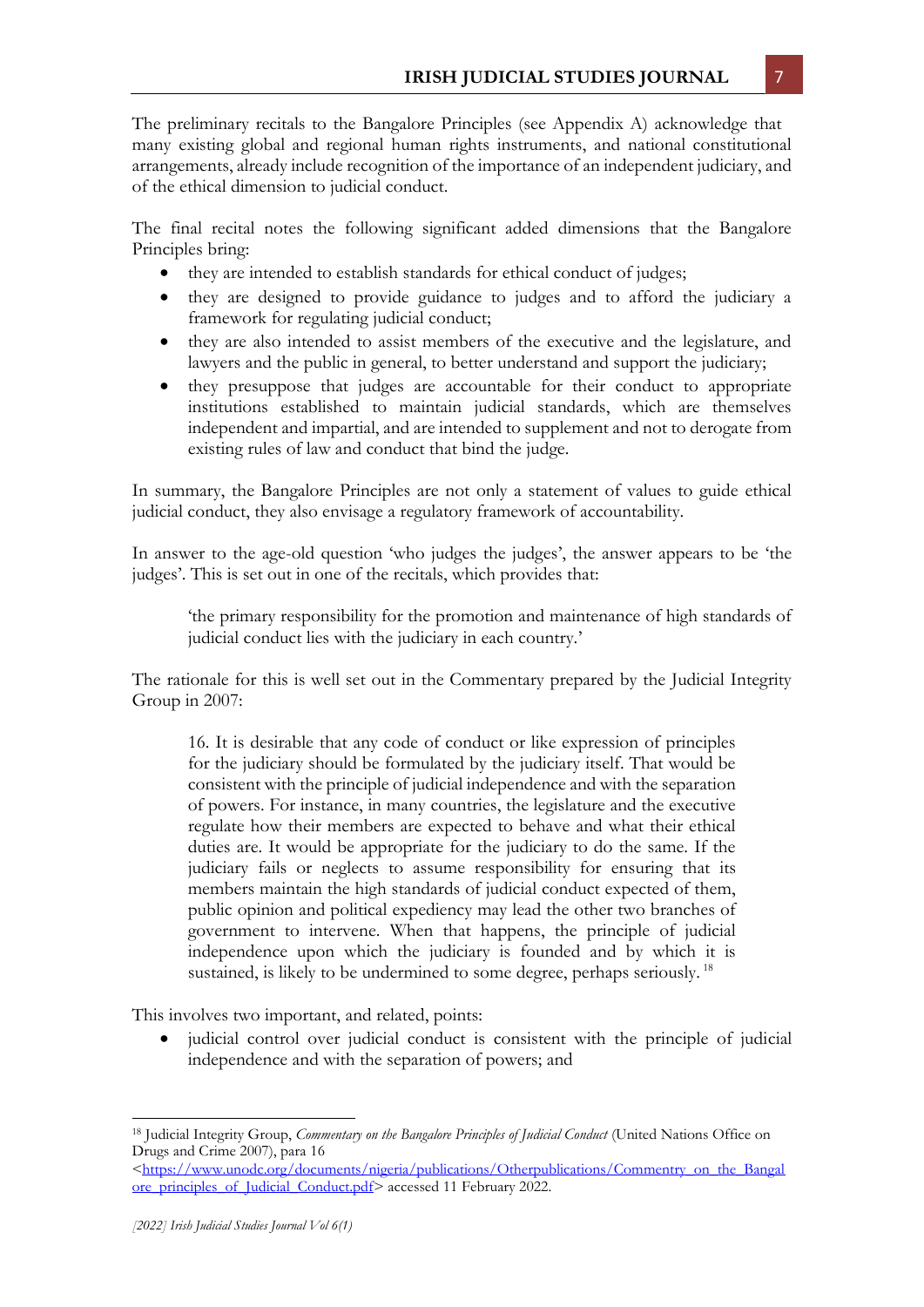• if the judiciary fails or neglects to assume responsibility for ensuring that its members maintain the high standards of judicial conduct expected of them, public opinion and political expediency may lead the other two branches of government to intervene, which would undermine the principle of judicial independence on which the judiciary is founded and by which it is sustained.

Thus, while the Bangalore Principles clearly envisage the need for a regulatory system, it is also, primarily, a regulatory system within the judiciary. This is, of course, the system provided for in the 2019 Act.

Colin Scott made an important additional point about the need to have in place within this framework a version of the well-known 'enforcement pyramid'.<sup>19</sup> This is, in effect, an enforcement framework that envisages responses that are commensurate to the nature of the breach of ethical behaviour; a sensible application of the constitutional proportionality principle.

Indeed, in Ireland before 2019, the absence of a framework that includes proportionate responses to lower-level misconduct was one of the main driving forces in favour of the enactment of a Judicial Council Act. It was clear that the stark 'all or nothing' of impeachment did not provide the kind of confidence-building framework that the 2019 Act now promises.

# **The Twin Aims of the Bangalore Principles: Promote Transparency and Prevent Corruption**

In examining the content of the Bangalore Principles, which are now embedded in the 2019 Act, it is useful to reiterate their origins as a way to provide a good insight into their overall purpose, their twin aims.

As already noted, the Bangalore Principles emerged from an initiative by Transparency International. Their purpose is therefore, in part, to set out a regulatory framework to promote high standards of ethical behaviour – they are not merely aiming to provide for after-the-event sanctions for falling below standards. Section 7 of the 2019 Act fully reflects this by providing that the first and second stated functions of the Judicial Council are to promote and maintain:

(a) excellence in the exercise by judges of their judicial functions, [and]

(b) high standards of conduct among judges, having regard to the principles of judicial conduct requiring judges to uphold and exemplify judicial independence, impartiality, integrity, propriety (including the appearance of propriety), competence and diligence and to ensure equality of treatment to all persons before the courts…

These positively stated duties, rather than a negatively stated 'prohibit and punish low standards of conduct', reflect another aspect of a regulatory regime that Colin Scott has written about, a standard-setting role for the regulatory body, in this instance, the Judicial

<sup>19</sup> Colin Scott, 'Regulating Judicial Conduct Effectively', in Eoin Carolan (ed) *The Judicial Power in Ireland* (Dublin, Institute of Public Administration 2018). On the enforcement pyramid, see also Law Reform Commission, *[Report on Regulatory Powers and Corporate Offences](https://publications.lawreform.ie/Portal/External/en-GB/RecordView/Index/50101)* (LRC 119-2018), Vol 1, paras 2.10-2.11.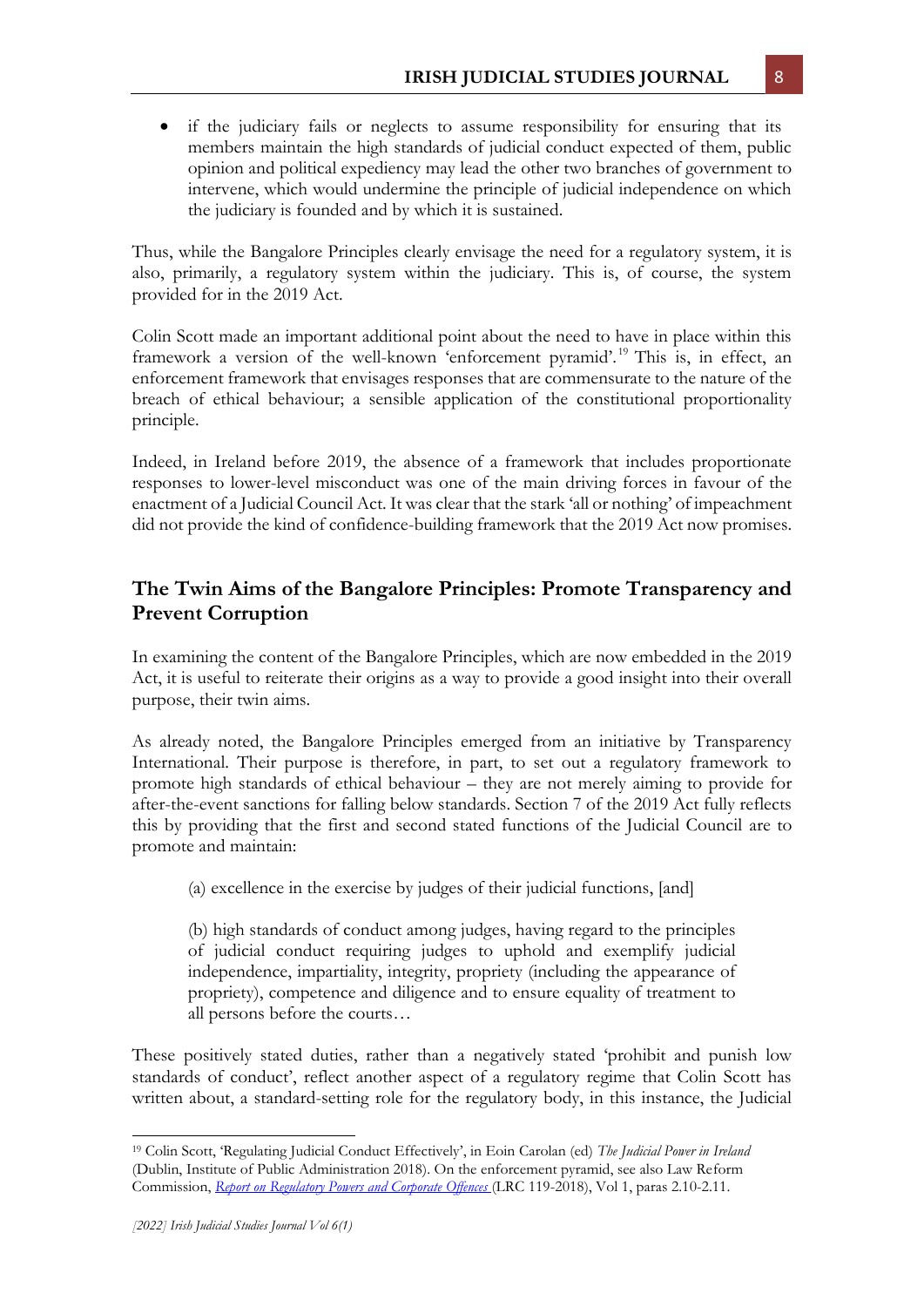Council as a self-regulatory body. The quality of the codes that emerge from the Judicial Council, and how they will be maintained, will become a defining test of the 2019 Act.

However, a good regulatory framework also needs some sanctioning stick to accompany the positively encouraging carrot. In that respect, it is important to note that Transparency International, the initiator of the Bangalore Principles, is also a leading global anti-corruption body. The obverse of upholding excellence in judicial conduct is preventing corruption, defined in its widest sense.

The delay in enacting the Judicial Council Act 2019 means that Ireland has scored very poorly in the external reviews of its approach to anti-corruption in general. As previously mentioned, the Department of Justice's RIA for the Judicial Council Bill 2017 pointed out in particular that the Council of Europe's Group of States against Corruption, GRECO, had been highly critical in this respect.

Ireland was a founding member of the Council of Europe in 1949. The Council of Europe is a leading regional international organisation that has engaged in the active promotion of human rights, notably through its 1950 Convention on Human Rights and Fundamental Freedoms ('ECHR'). The Council of Europe has also promoted many other Conventions in the justice area, including the 1999 Criminal Convention on Corruption. Ireland originally implemented that 1999 Convention in the Prevention of Corruption (Amendment) Act 2001, which has since been replaced by the Criminal Justice (Corruption Offences) Act 2018 (2018 Act). In 1999, in parallel with the 1999 Convention, the Council of Europe also established GRECO, which monitors Member States' compliance with the Council of Europe's own anti-corruption standards, notably those in the 1999 Convention.

In the early evaluation reports on Ireland's initial implementation of the 1999 Convention on Corruption through the enactment of the 2001 Act, GRECO concluded that this did not meet Council of Europe standards. It was only with the enactment of the 2018 Act that a satisfactory mark was given (subject to some reservations, for example that the 2018 Act does not address the potential for corruption through unincorporated associations, an issue that the Law Reform Commission may address in its project on unincorporated associations).<sup>20</sup>

GRECO has also published a number of Evaluation Reports on Ireland's implementation of Council of Europe standards on anti-corruption in respect of members of parliament, judges and prosecutors. The Department of Justice's RIA for the Judicial Council Bill 2017 had expressly acknowledged that the enactment of the 2017 Bill was required to comply with the State's obligations as a Member State of the Council of Europe, and of GRECO. The RIA noted that, in March 2017, GRECO had published a Compliance Report which pointed out that Ireland had not implemented the majority of recommendations GRECO had made in 2014 concerning anti-corruption measures in respect of judges.<sup>21</sup> This included the need to establish an independent statutory council for the judiciary which would be provided with adequate resources and funding for its organisation and operations. Related

<sup>20</sup> Project 12 in the Law Reform Commission's *[Fifth Programme of Law Reform](https://publications.lawreform.ie/Portal/External/en-GB/RecordView/Index/50929)* (LRC 120-2019) involves an examination of the liability of unincorporated bodies, such as clubs. It is expected that the Commission will publish a Consultation Paper on this project in 2022.

<sup>21</sup> This refers to *Fourth Evaluation Round: Corruption prevention in respect of members of parliament, judges and prosecutors: Compliance Report: Ireland* (GrecoRC4(2017)7), adopted by GRECO at its 75th Plenary Meeting (Strasbourg, 20-24 March 2017) [<https://rm.coe.int/fourth-evaluation-round-corruption-prevention-in](https://rm.coe.int/fourth-evaluation-round-corruption-prevention-in-respect-of-members-of/168072bebb)[respect-of-members-of/168072bebb>](https://rm.coe.int/fourth-evaluation-round-corruption-prevention-in-respect-of-members-of/168072bebb) accessed 11 February 2022.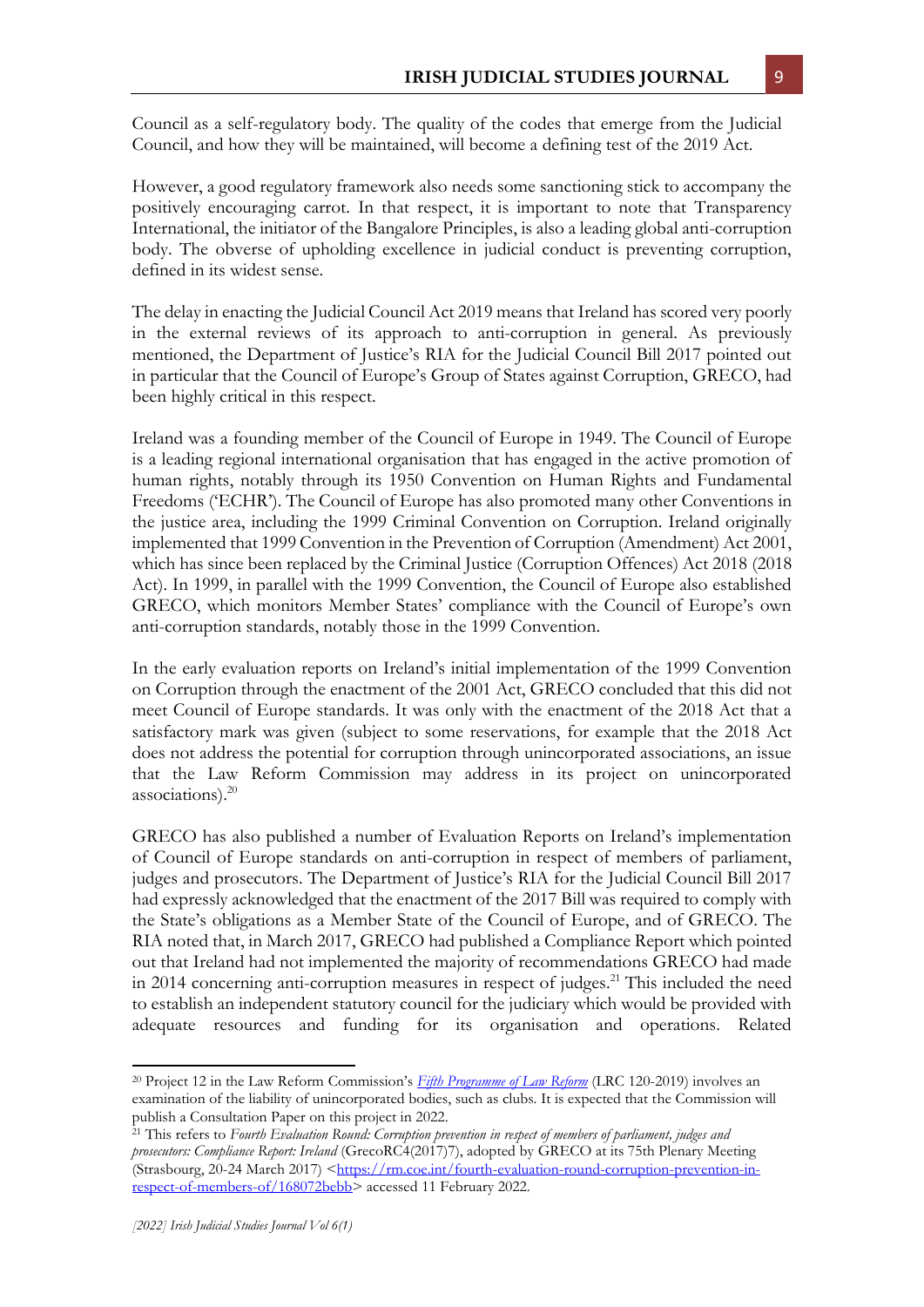recommendations concerned the establishment of a code of conduct for judges which would be connected to an accountability mechanism, and the institutionalisation of dedicated induction and in-service training for judges. The RIA noted that the March 2017 Compliance Report had concluded that Ireland's 'very low level of compliance with these recommendations was "globally unsatisfactory" and has resulted in a situation whereby Ireland must report again on the progress in implementing the recommendations by 31 March 2018.'

The 'globally unsatisfactory' rating for Ireland was clearly a very low grade and had the effect of placing Ireland on probation in this respect. In the most recent Compliance Report adopted in September 2020 and published in November 2020,<sup>22</sup> GRECO removed the 'globally unsatisfactory' rating for Ireland, but this marginal improvement in the State's rating did not include a satisfactory rating concerning standards of judicial conduct. The Compliance Report noted that it had made the following recommendation in 2014:

'GRECO recommended (i) that a code of conduct for judges be formally established, including guidance and confidential counselling in respect of conflicts of interest and other integrity related matters (gifts, recusal, third party contacts and handling of confidential information etc.) and (ii) connect such an instrument to an accountability mechanism.'

The Compliance Report welcomed the setting up of a Judicial Conduct Committee and that the work on developing codes of conduct for judges had begun so swiftly following the establishment of this Committee. The Compliance Report nonetheless concluded: 'However, this work is still at an early stage and GRECO therefore cannot conclude that this recommendation has been implemented, not even partly.<sup>23</sup>

GRECO therefore concluded that its recommendation on standards for judicial conduct remains 'not implemented.' When the codes of conduct are published by the Judicial Council, which is expected in 2022, they will no doubt be communicated to GRECO for its consideration at the next Compliance Report. The benefit of such GRECO oversight is that the regulatory system under the 2019 Act will be tested in an international review and against international standards of excellence.

**A "case study" from the 2007 Commentary on the Bangalore Principles**

In developing the codes of conduct under the 2019 Act, the Judicial Council also has the benefit of the detailed analysis in the 2007 Commentary on the Bangalore Principles. It is not possible in this paper to address the breadth of analysis in the 2007 Commentary, but a case study of one aspect of the six Values or Principles may be helpful.

In respect of each principle, or value, in the Bangalore Principles, there is a statement of principle followed by text on its application. For example, for Value 3, Integrity, the Bangalore Principles read as follows:

Value 3

<sup>22</sup> This refers to *Fourth Evaluation Round: Corruption prevention in respect of members of parliament, judges and prosecutors: Second Interim Compliance Report: Ireland* (GrecoRC4(2020)8), adopted by GRECO at its 85th Plenary Meeting (Strasbourg, 21-25 September 2020), < [https://rm.coe.int/fourth-evaluation-round-corruption](https://rm.coe.int/fourth-evaluation-round-corruption-prevention-in-respect-of-members-of/1680a06655)[prevention-in-respect-of-members-of/1680a06655>](https://rm.coe.int/fourth-evaluation-round-corruption-prevention-in-respect-of-members-of/1680a06655) accessed 11 February 2022.

<sup>23</sup> *Fourth Evaluation Round: Corruption prevention in respect of members of parliament, judges and prosecutors: Second Interim Compliance Report: Ireland* (GrecoRC4(2020)8), para 43.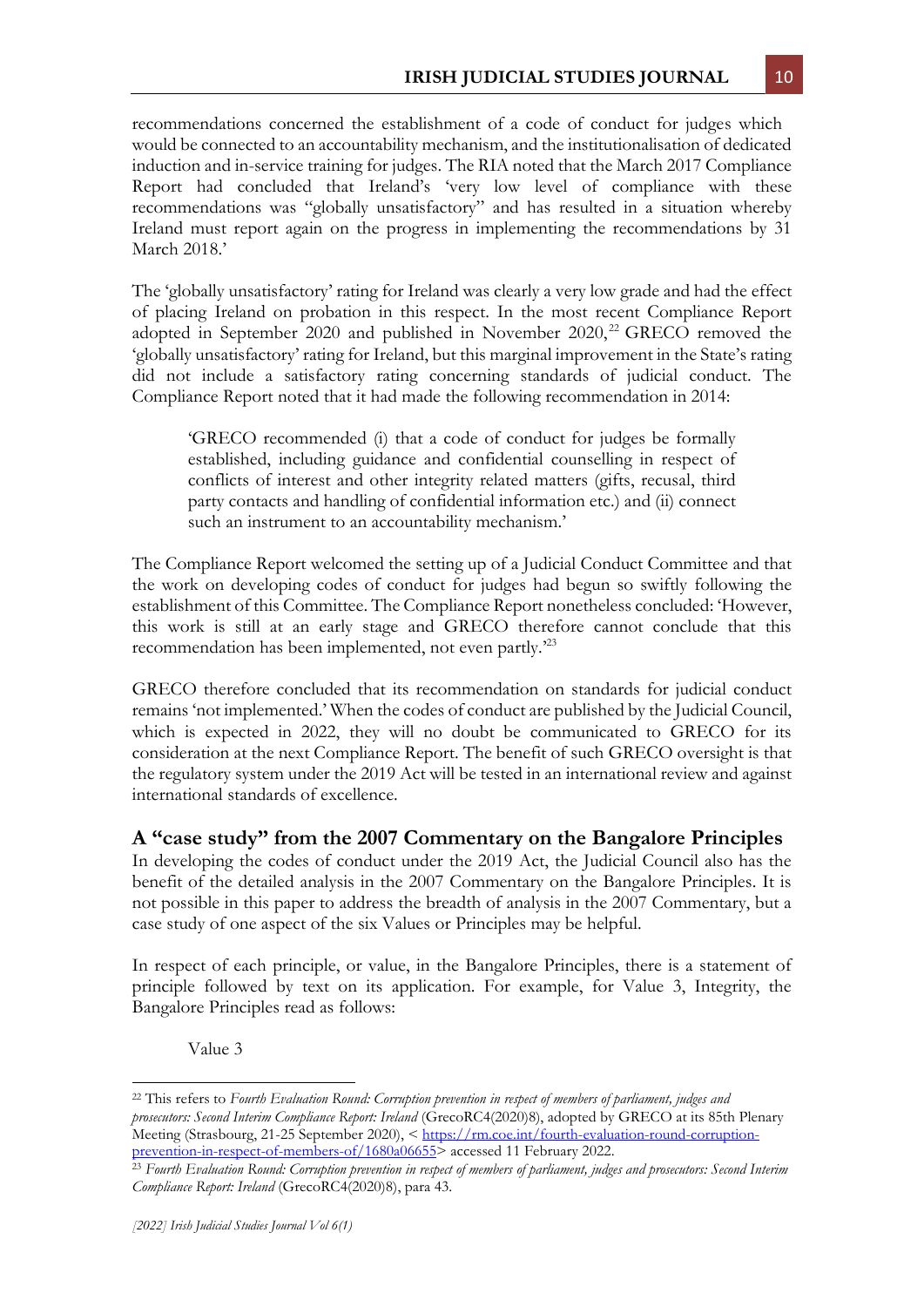# Integrity

*Principle*

Integrity is essential to the proper discharge of the judicial office.

*Application*

3.1. A judge shall ensure that his or her conduct is above reproach in the view of a reasonable observer.

3.2. The behaviour and conduct of a judge must reaffirm the people's faith in the integrity of the judiciary. Justice must not merely be done but must also be seen to be done.

The last sentence in this 'application' section of the Bangalore Principles is worth noting because it clearly reflects the strong common law influence on their development. Indeed, not only had Kirby J, a leading Australian jurist with strong Irish roots, been *rapporteur* to the Judicial Integrity Group between 2000 and 2002, but other common law jurists had also been involved. This included Lord Mance, former Deputy President of the UK Supreme Court, who had also been a leading member of the Group at that time. The sentence echoes the much-quoted comment of Lord Hewart LCJ in the English case *R v Sussex Justices, ex parte McCarthy* that: 'it is not merely of some importance but is of fundamental importance that justice should not only be done, but should manifestly and undoubtedly be seen to be done.<sup>224</sup>

In the 2007 Commentary on the Bangalore Principles, the following comment is made on the phrase that justice must be seen to be done:

110. Because appearance is as important as reality in the performance of judicial functions, a judge must be beyond suspicion. The judge must not only be honest, but also appear to be so. A judge has the duty not only to render a fair and impartial decision, but also to render it in such a manner as to be free from any suspicion as to its fairness and impartiality, and also as to the judge's integrity. Therefore, while a judge should possess proficiency in law in order competently to interpret and apply the law, it is equally important that the judge act and behave in such a manner that the parties before the court are confident in his or her impartiality.

This is an important observation because it stresses that the ethical requirement for a judge goes beyond proficiency in the law, which would of course mean that 'justice is done'; but also that there should be no suspicion as to impartiality, and that the parties involved are confident about the judge's impartiality, so that 'justice is seen to be done' in that important sense.

# **Concluding comments**

I am not a fan of quotes for their own sake, but in preparing this paper I came across three that are mentioned in the literature on judicial conduct and ethics, which I think are worth mentioning.

First, what Socrates may have said about judging, perhaps anticipating Ronald Dworkin's idealised Judge Homer:

<sup>24</sup> [1923] EWHC KB 1, [1924] 1 KB 256.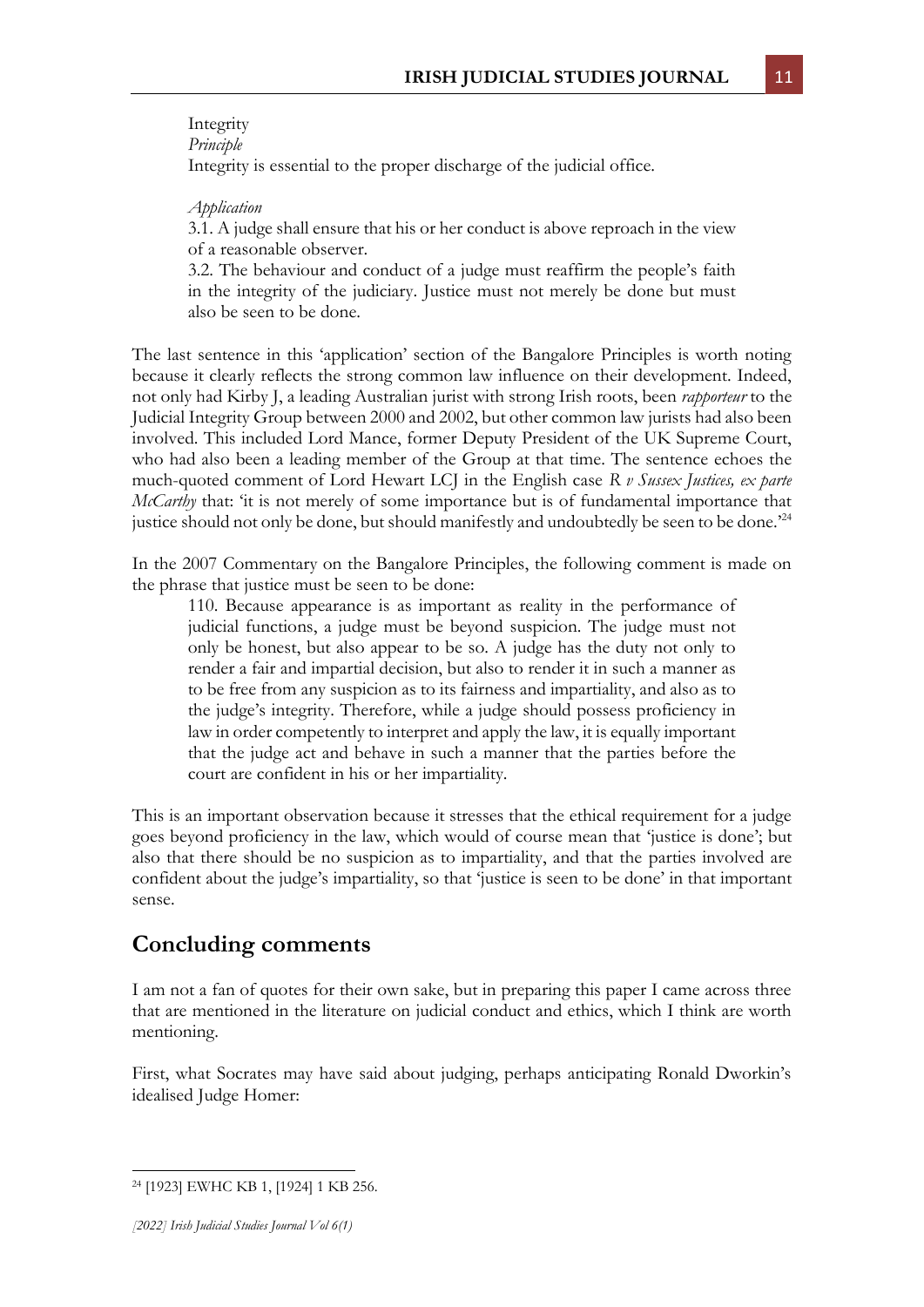'Four things belong to a judge: to hear courteously; to answer wisely; to consider soberly; and to decide impartially.' 25

Second, what Lord Macmillan, a member of the UK House of Lords, said about, perhaps, the reality of judging, and the need for public confidence in the judiciary:

'Courtesy and patience must be more difficult virtues to practise on the Bench than might be imagined, seeing how many otherwise admirable judges have failed to exhibit them; yet they are essential if our courts are to enjoy public confidence.<sup>226</sup>

Finally, what Lord Denning MR said on judging and the need for public confidence:

'Justice must be rooted in confidence and confidence is destroyed when right-minded people go away thinking: "The judge was biased."<sup>27</sup>

In conclusion, we know from contemporary events in Europe, and in the United States, that an independent judiciary is crucial in maintaining what sometimes appears to be an elusive idea, the rule of law.

The judiciary may not hold the budget purse strings and may be 'the least dangerous branch' of the three branches that make up a liberal democratic state, but they provide an important check on the other branches (at least when you can get access to the inside of the courts).

At present, quite a few opinion polls place the judiciary high up the list of trusted institutions. But, we also live in a society in which institutions that previously were held in high regard have dropped like stones: trust can be lost. And we must acknowledge that the judiciary has not been immune from scandal. That is also why the Bangalore Principles, and the procedures in the 2019 Act for promoting excellence in judicial conduct, not just reacting to judicial misconduct, are so important to support continued confidence in our independent judiciary.

<sup>&</sup>lt;sup>25</sup> This aphorism is attributed to Socrates, although the precise source may be difficult to identify: see Justice Steven H David, 'Four Things: Socrates and the Indiana Judiciary' (2013) 46(4) Indiana Law Review 871.

<sup>26</sup> Lord Macmillan, *Law and Other Things* (Cambridge UP 1937), 218-219.

<sup>27</sup> *Metropolitan Properties Co (FGC) Ltd v Lannon* [1969] 1 QB 577.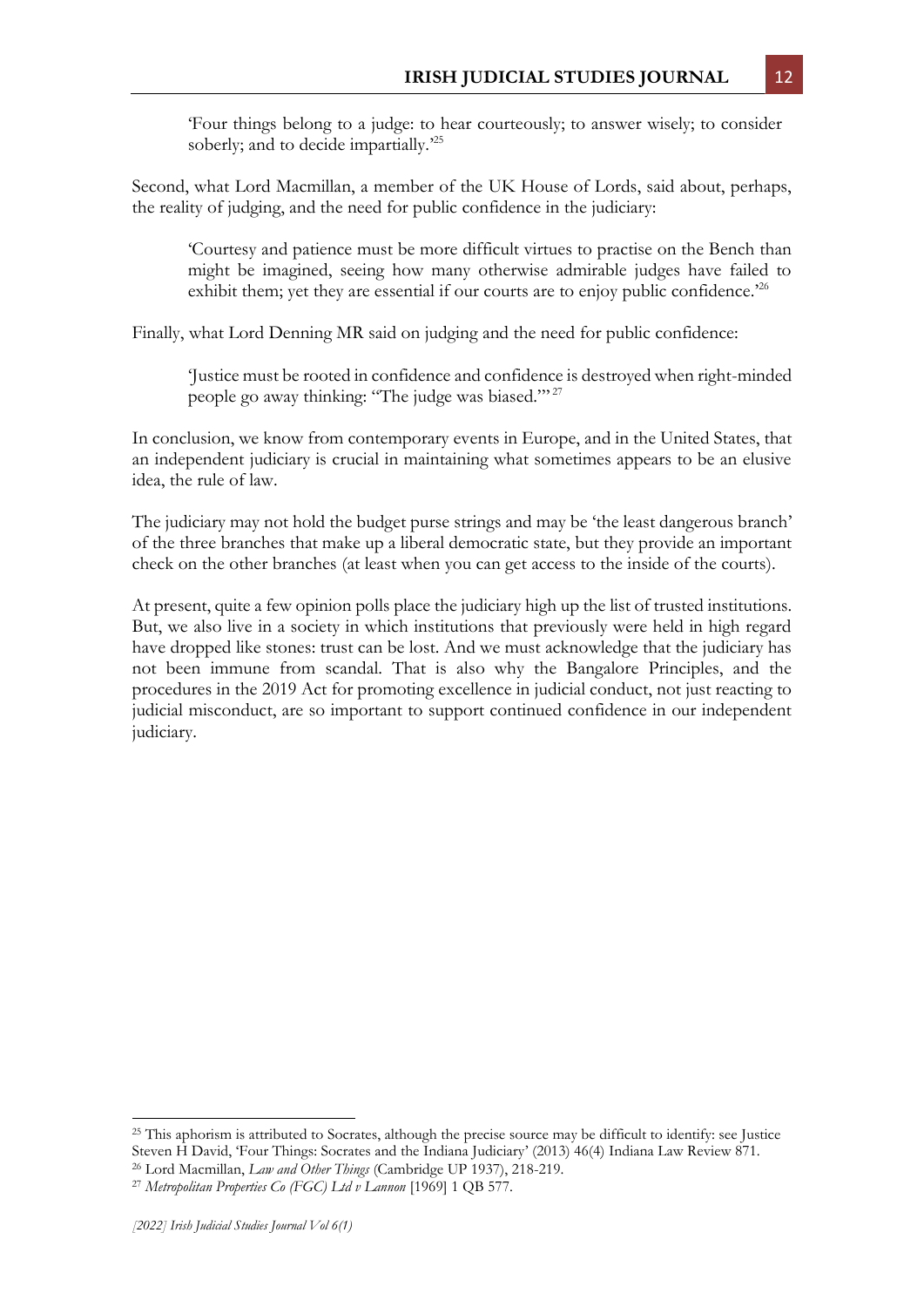# **Appendix A UN ECOSOC 2006/23: 2006 Resolution of Approval of Annexed Bangalore Principles**

*(note: footnotes 28-36 below are footnotes 1-9 in ECOSOC 2006/23)*

#### ECOSOC 2006/23 STRENGTHENING BASIC PRINCIPLES OF JUDICIAL CONDUCT

#### *The Economic and Social Council,*

*Recalling* the Charter of the United Nations, in which Member States affirm, inter alia, their determination to establish conditions under which justice can be maintained to achieve international cooperation in promoting and encouraging respect for human rights and fundamental freedoms without any discrimination,

*Recalling also* the Universal Declaration of Human Rights, which enshrines in particular the principles of equality before the law, of the presumption of innocence and of the right to a fair and public hearing by a competent, independent and impartial tribunal established by law,

*Recalling further* the International Covenant on Economic, Social and Cultural Rights and the International Covenant on Civil and Political Rights,<sup>28</sup> which both guarantee the exercise of those rights, and that the International Covenant on Civil and Political Rights further guarantees the right to be tried without undue delay,

*Recalling* the United Nations Convention against Corruption,<sup>29</sup> which in its article 11 obliges States parties, in accordance with the fundamental principles of their legal systems and without prejudice to judicial independence, to take measures to strengthen integrity and to prevent opportunities for corruption among members of the judiciary, including rules with respect to the conduct of members of the judiciary,

*Convinced* that corruption of members of the judiciary undermines the rule of law and affects public confidence in the judicial system,

*Convinced also* that the integrity, independence and impartiality of the judiciary are essential prerequisites for the effective protection of human rights and economic development,

*Recalling* General Assembly resolutions 40/32 of 29 November 1985 and 40/146 of 13 December 1985, in which the Assembly endorsed the Basic Principles on the Independence of the Judiciary, adopted by the Seventh United Nations Congress on the Prevention of Crime and the Treatment of Offenders, held in Milan from 26 August to 6 September 1985,  $30$ 

*Recalling also* the recommendations adopted by the Ninth United Nations Congress on the Prevention of Crime and the Treatment of Offenders, held in Cairo from 29 April to 8 May 1995,<sup>31</sup> concerning the independence and impartiality of the judiciary and the proper functioning of prosecutorial and legal services in the field of criminal justice,

<sup>28</sup> General Assembly resolution 2200 A (XXI), annex.

<sup>29</sup> General Assembly resolution 58/4, annex.

<sup>30</sup> See Seventh United Nations Congress on the Prevention of Crime and the Treatment of Offenders, Milan, 26 August-6 September 1985: report prepared by the Secretariat (United Nations publication, Sales No.

E.86.IV.1), chap. I, sect. D.2, annex.

<sup>31</sup> See A/CONF.169/16/Rev.1, chap. I, resolution 1, sect. III.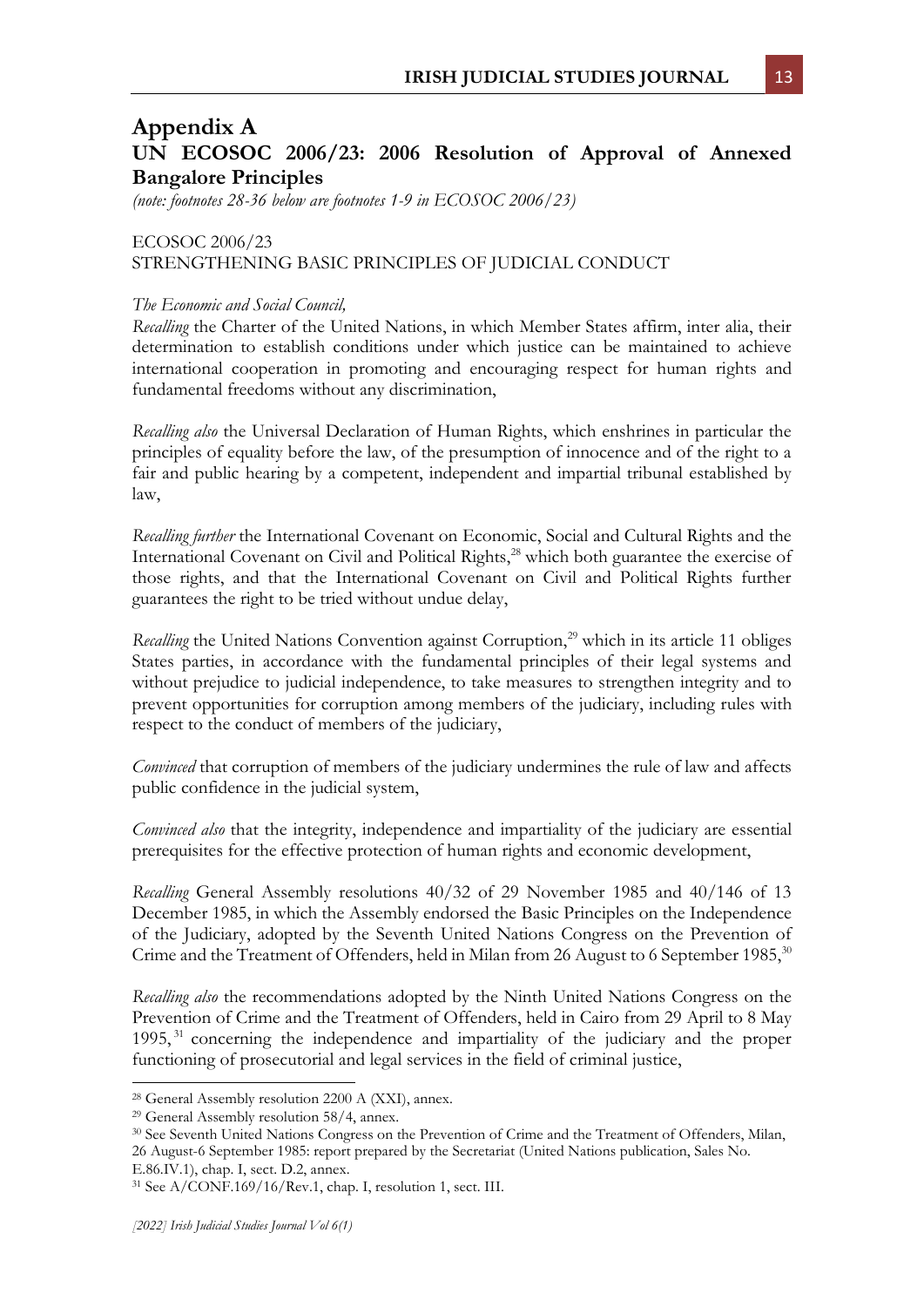*Recalling further* that in 2000 the Centre for International Crime Prevention of the Secretariat invited a group of chief justices of the common law tradition to develop a concept of judicial integrity, consistent with the principle of judicial independence, which would have the potential to have a positive impact on the standard of judicial conduct and to raise the level of public confidence in the rule of law,

*Recalling* the second meeting of the Judicial Group on Strengthening Judicial Integrity, held in 2001 in Bangalore, India, at which the chief justices recognized the need for universally acceptable standards of judicial integrity and drafted the Bangalore Principles of Judicial  $Conduct.<sup>32</sup>$ 

*Recalling also* that the Judicial Group on Strengthening Judicial Integrity thereafter conducted extensive consultations with judiciaries of more than eighty countries of all legal traditions, leading to the endorsement of the Bangalore Principles of Judicial Conduct by various judicial forums, including a Round Table Meeting of Chief Justices, held in The Hague on 25 and 26 November 2002, which was attended by senior judges of the civil law tradition as well as judges of the International Court of Justice,

*Recalling further* Commission on Human Rights resolution 2003/43, on the independence and impartiality of the judiciary, jurors and assessors and the independence of lawyers, in which the Commission took note of the Bangalore Principles of Judicial Conduct and brought those principles to the attention of Member States, relevant United Nations organs and intergovernmental and non-governmental organizations for their consideration,

*Recalling* Commission on Human Rights resolution 2003/39 on the integrity of the judicial system, in which the Commission emphasized the integrity of the judicial system as an essential prerequisite for the protection of human rights and for ensuring that there was no discrimination in the administration of justice,

*1. Invites* Member States, consistent with their domestic legal systems, to encourage their judiciaries to take into consideration the Bangalore Principles of Judicial Conduct, annexed to the present resolution, when reviewing or developing rules with respect to the professional and ethical conduct of members of the judiciary;

*2. Emphasizes* that the Bangalore Principles of Judicial Conduct represent a further development and are complementary to the Basic Principles on the Independence of the Judiciary, endorsed by the General Assembly in its resolutions 40/32 and 40/146;

*3. Acknowledges* the important work carried out by the Judicial Group on Strengthening Judicial Integrity under the auspices of the United Nations Office on Drugs and Crime, as well as other international and regional judicial forums that contribute to the development and dissemination of standards and measures to strengthen judicial independence, impartiality and integrity;

*4. Requests* the United Nations Office on Drugs and Crime, within available extrabudgetary resources, not excluding the use of existing resources from the regular budget

<sup>32</sup> E/CN.4/2003/65, annex.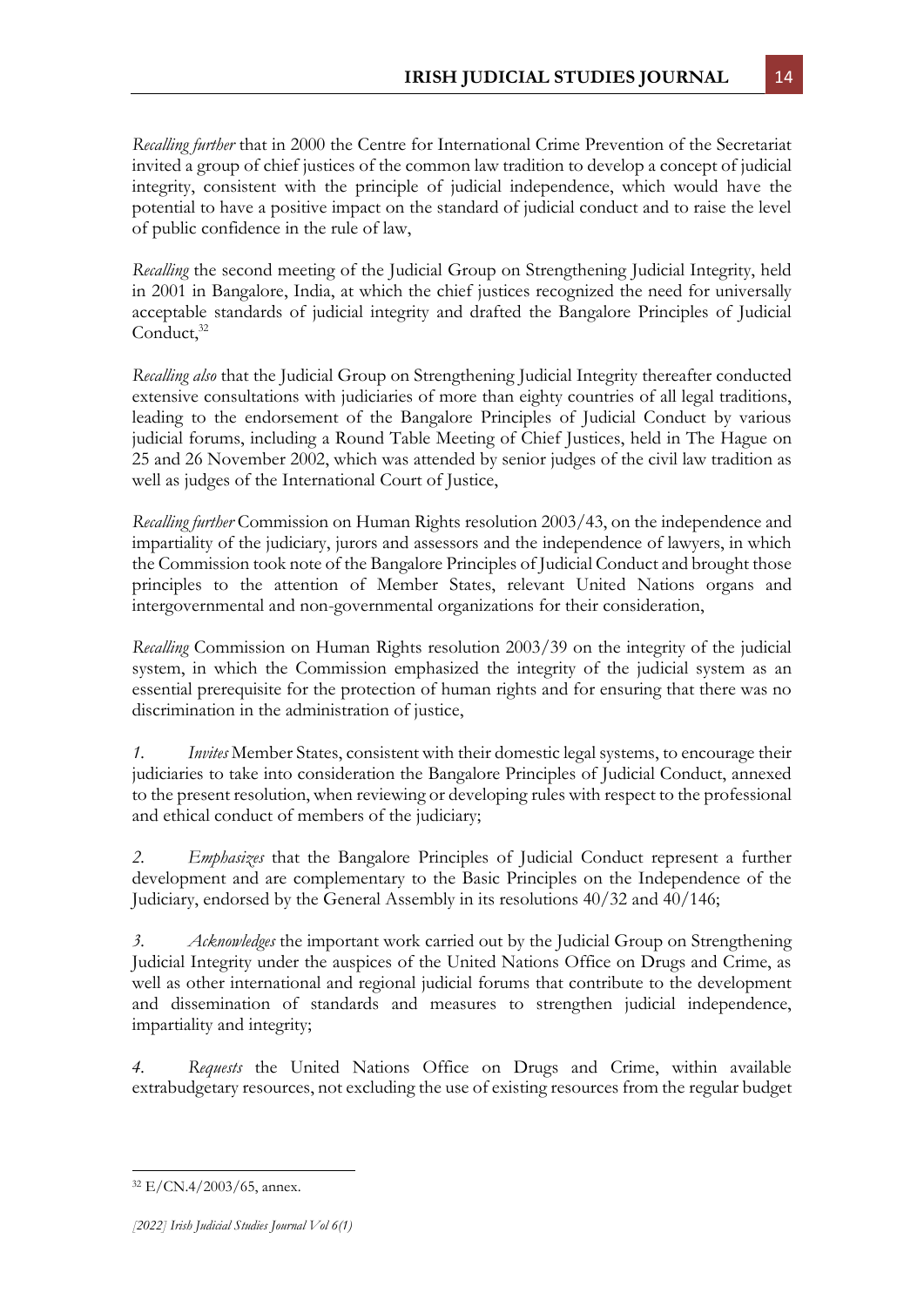of the Office<sup>33</sup> and in particular through its Global Programme against Corruption, to continue to support the work of the Judicial Group on Strengthening Judicial Integrity;

*5. Expresses* appreciation to Member States that have made voluntary contributions to the United Nations Office on Drugs and Crime in support of the work of the Judicial Group on Strengthening Judicial Integrity;

*6. Invites* Member States to make voluntary contributions, as appropriate, to the United Nations Crime Prevention and Criminal Justice Fund to support the Judicial Group on Strengthening Judicial Integrity, and to continue to provide, through the Global Programme against Corruption, technical assistance to developing countries and countries with economies in transition, upon request, to strengthen the integrity and capacity of their judiciaries;

*7. Also invites* Member States to submit to the Secretary-General their views regarding the Bangalore Principles of Judicial Conduct and to suggest revisions, as appropriate;

*8. Requests* the United Nations Office on Drugs and Crime, within available extrabudgetary resources, not excluding the use of existing resources from the regular budget of the Office,<sup>34</sup> to convene an open-ended intergovernmental expert group, in cooperation with the Judicial Group on Strengthening Judicial Integrity and other international and regional judicial forums, to develop a technical guide to be used in providing technical assistance aimed at strengthening judicial integrity and capacity, as well as a commentary on the Bangalore Principles of Judicial Conduct, taking into account the views expressed and the revisions suggested by Member States;

*9. Requests* the Secretary-General to report to the Commission on Crime Prevention and Criminal Justice at its sixteenth session on the implementation of the present resolution.

# **ANNEX [TO ECOSOC 2006/23] Bangalore Principles of Judicial Conduct**

WHEREAS the Universal Declaration of Human Rights recognizes as fundamental the principle that everyone is entitled in full equality to a fair and public hearing by an independent and impartial tribunal, in the determination of rights and obligations and of any criminal charge,

WHEREAS the International Covenant on Civil and Political Rights<sup>35</sup> guarantees that all persons shall be equal before the courts and that in the determination of any criminal charge or of rights and obligations in a suit at law, everyone shall be entitled, without undue delay, to a fair and public hearing by a competent, independent and impartial tribunal established by law,

<sup>&</sup>lt;sup>33</sup> This language does not provide a basis for an increase in the regular budget or requests for supplemental increases.

<sup>&</sup>lt;sup>34</sup> This language does not provide a basis for an increase in the regular budget or requests for supplemental increases.

<sup>35</sup> General Assembly resolution 2200 A (XXI), annex.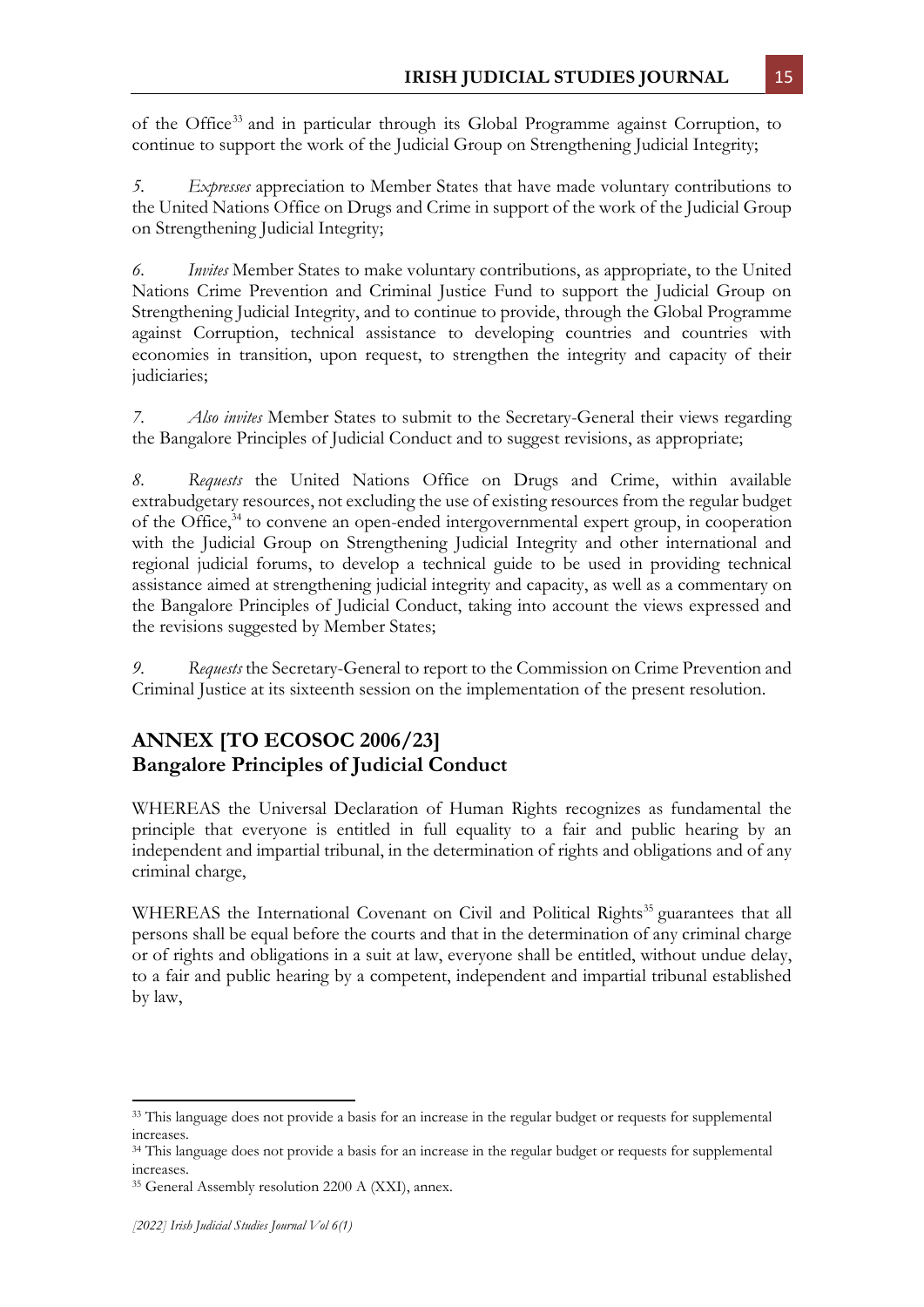WHEREAS the foregoing fundamental principles and rights are also recognized or reflected in regional human rights instruments, in domestic constitutional, statutory and common law, and in judicial conventions and traditions,

WHEREAS the importance of a competent, independent and impartial judiciary to the protection of human rights is given emphasis by the fact that the implementation of all the other rights ultimately depends upon the proper administration of justice,

WHEREAS a competent, independent and impartial judiciary is likewise essential if the courts are to fulfil their role in upholding constitutionalism and the rule of law,

WHEREAS public confidence in the judicial system and in the moral authority and integrity of the judiciary is of the utmost importance in a modern democratic society,

WHEREAS it is essential that judges, individually and collectively, respect and honour judicial office as a public trust and strive to enhance and maintain confidence in the judicial system,

WHEREAS the primary responsibility for the promotion and maintenance of high standards of judicial conduct lies with the judiciary in each country,

AND WHEREAS the Basic Principles on the Independence of the Judiciary<sup>36</sup> are designed to secure and promote the independence of the judiciary and are addressed primarily to States,

THE FOLLOWING PRINCIPLES are intended to establish standards for ethical conduct of judges. They are designed to provide guidance to judges and to afford the judiciary a framework for regulating judicial conduct. They are also intended to assist members of the executive and the legislature, and lawyers and the public in general, to better understand and support the judiciary. These principles presuppose that judges are accountable for their conduct to appropriate institutions established to maintain judicial standards, which are themselves independent and impartial, and are intended to supplement and not to derogate from existing rules of law and conduct that bind the judge.

#### Value 1 **Independence**

*Principle*

Judicial independence is a prerequisite to the rule of law and a fundamental guarantee of a fair trial. A judge shall therefore uphold and exemplify judicial independence in both its individual and institutional aspects.

### *Application*

1.1. A judge shall exercise the judicial function independently on the basis of the judge's assessment of the facts and in accordance with a conscientious understanding of the law, free of any extraneous influences, inducements, pressures, threats or interference, direct or indirect, from any quarter or for any reason.

<sup>36</sup> See Seventh United Nations Congress on the Prevention of Crime and the Treatment of Offenders, Milan, 26 August-6 September 1985: report prepared by the Secretariat (United Nations publication, Sales No. E.86.IV.1), chap. I, sect. D.2, annex.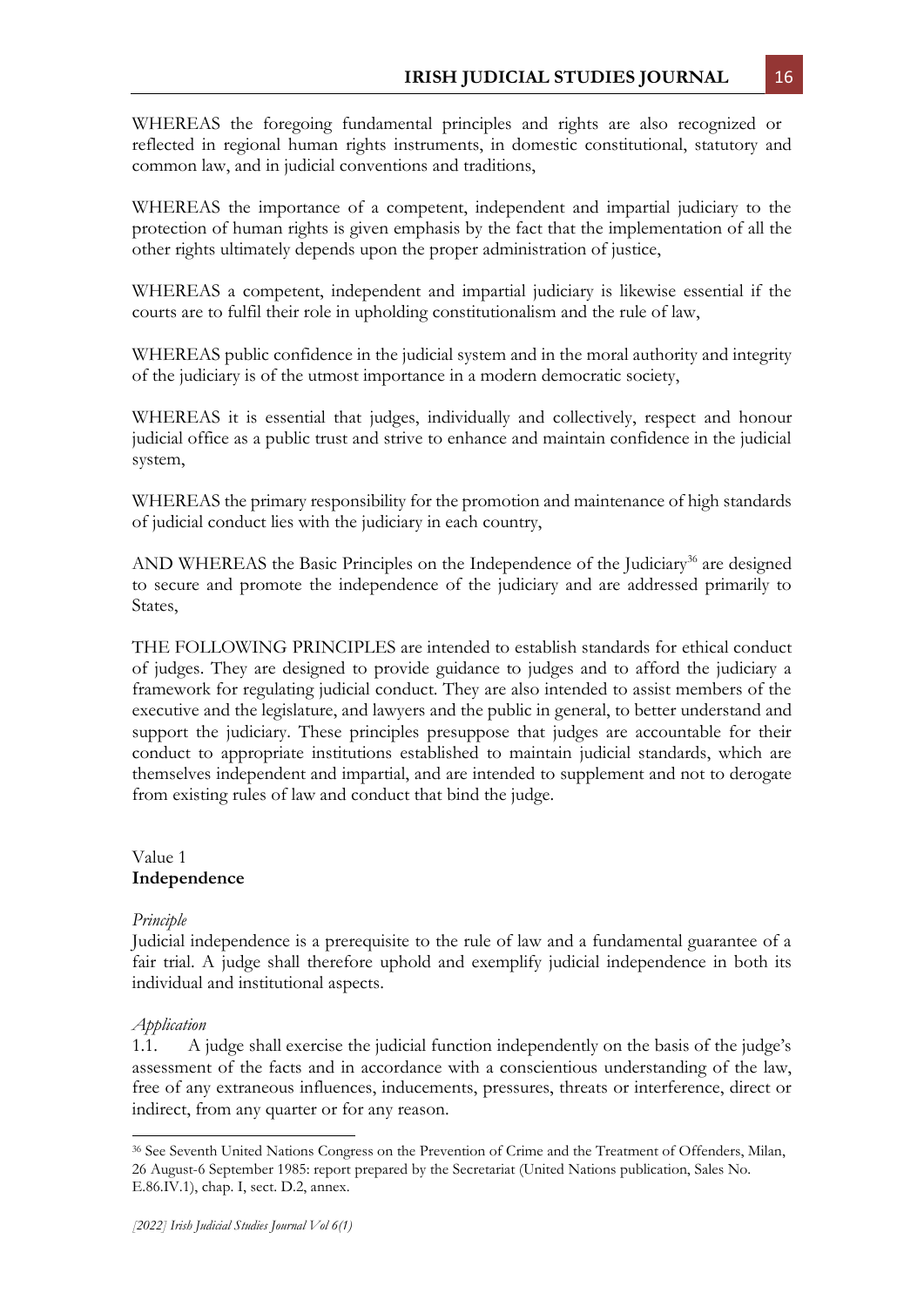1.2. A judge shall be independent in relation to society in general and in relation to the particular parties to a dispute that the judge has to adjudicate.

1.3. A judge shall not only be free from inappropriate connections with, and influence by, the executive and legislative branches of government, but must also appear to a reasonable observer to be free therefrom.

1.4. In performing judicial duties, a judge shall be independent of judicial colleagues in respect of decisions that the judge is obliged to make independently.

1.5. A judge shall encourage and uphold safeguards for the discharge of judicial duties in order to maintain and enhance the institutional and operational independence of the judiciary.

1.6. A judge shall exhibit and promote high standards of judicial conduct in order to reinforce public confidence in the judiciary, which is fundamental to the maintenance of judicial independence.

### Value 2 **Impartiality**

### *Principle*

Impartiality is essential to the proper discharge of the judicial office. It applies not only to the decision itself but also to the process by which the decision is made.

### *Application*

2.1. A judge shall perform his or her judicial duties without favour, bias or prejudice.

2.2. A judge shall ensure that his or her conduct, both in and out of court, maintains and enhances the confidence of the public, the legal profession and litigants in the impartiality of the judge and of the judiciary.

2.3. A judge shall, as far as is reasonable, so conduct himself or herself as to minimize the occasions on which it will be necessary for the judge to be disqualified from hearing or deciding cases.

2.4. A judge shall not knowingly, while a proceeding is before, or could come before, the judge, make any comment that might reasonably be expected to affect the outcome of such proceeding or impair the manifest fairness of the process, nor shall the judge make any comment in public or otherwise that might affect the fair trial of any person or issue.

2.5. A judge shall disqualify himself or herself from participating in any proceedings in which the judge is unable to decide the matter impartially or in which it may appear to a reasonable observer that the judge is unable to decide the matter impartially.

Such proceedings include, but are not limited to, instances where:

(a) The judge has actual bias or prejudice concerning a party or personal knowledge of disputed evidentiary facts concerning the proceedings;

(b) The judge previously served as a lawyer or was a material witness in the matter in controversy; or

(c) The judge, or a member of the judge's family, has an economic interest in the outcome of the matter in controversy;

provided that disqualification of a judge shall not be required if no other tribunal can be constituted to deal with the case or, because of urgent circumstances, failure to act could lead to a serious miscarriage of justice.

Value 3 **Integrity**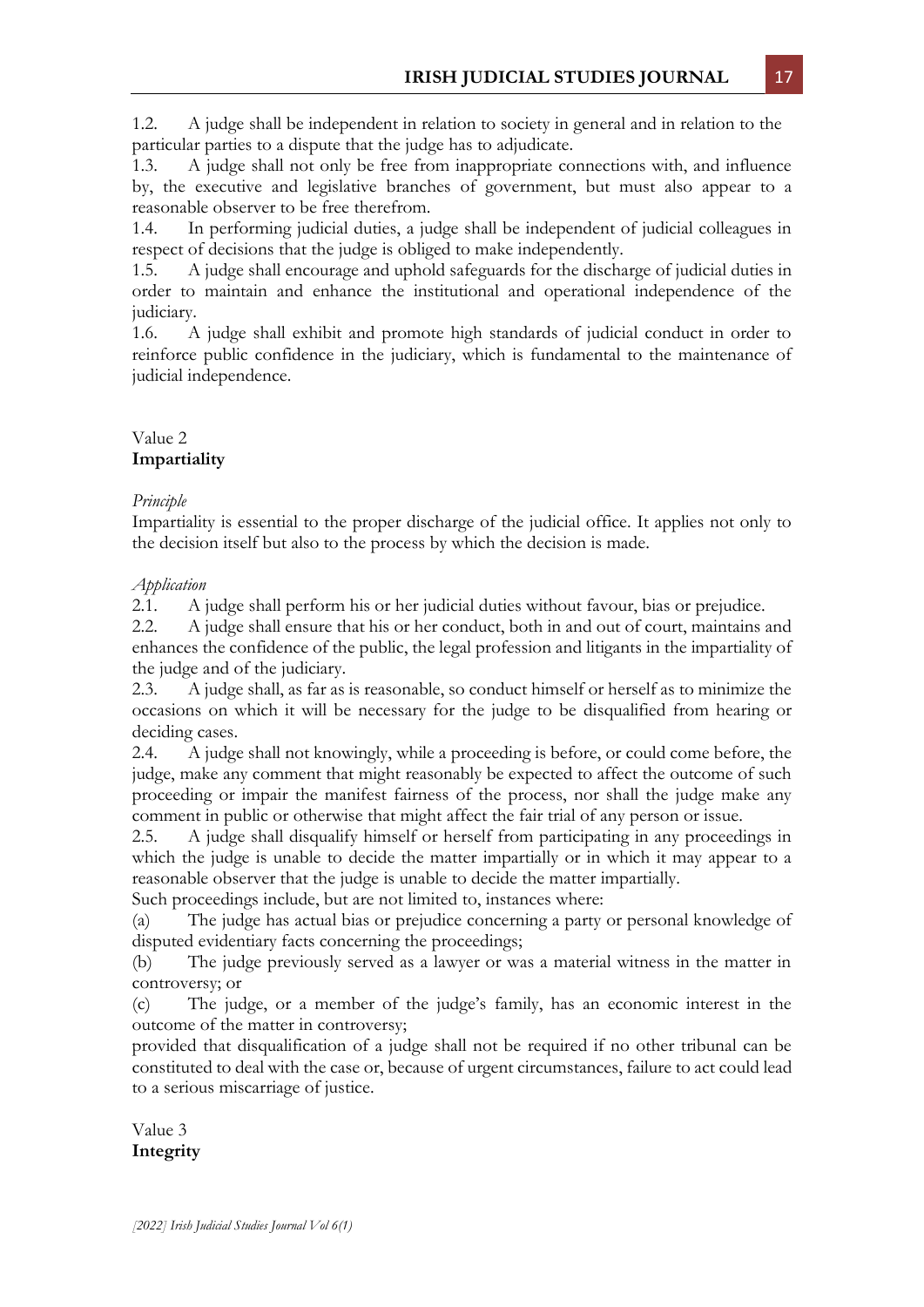# *Principle*

Integrity is essential to the proper discharge of the judicial office.

### *Application*

3.1. A judge shall ensure that his or her conduct is above reproach in the view of a reasonable observer.

3.2. The behaviour and conduct of a judge must reaffirm the people's faith in the integrity of the judiciary. Justice must not merely be done but must also be seen to be done.

#### Value 4 **Propriety**

### *Principle*

Propriety, and the appearance of propriety, are essential to the performance of all of the activities of a judge.

# *Application*

4.1. A judge shall avoid impropriety and the appearance of impropriety in all of the judge's activities.

4.2. As a subject of constant public scrutiny, a judge must accept personal restrictions that might be viewed as burdensome by the ordinary citizen and should do so freely and willingly. In particular, a judge shall conduct himself or herself in a way that is consistent with the dignity of the judicial office.

4.3. A judge shall, in his or her personal relations with individual members of the legal profession who practise regularly in the judge's court, avoid situations that might reasonably give rise to the suspicion or appearance of favouritism or partiality.

4.4. A judge shall not participate in the determination of a case in which any member of the judge's family represents a litigant or is associated in any manner with the case.

4.5. A judge shall not allow the use of the judge's residence by a member of the legal profession to receive clients or other members of the legal profession.

4.6. A judge, like any other citizen, is entitled to freedom of expression, belief, association and assembly, but, in exercising such rights, a judge shall always conduct himself or herself in such a manner as to preserve the dignity of the judicial office and the impartiality and independence of the judiciary.

4.7. A judge shall inform himself or herself about the judge's personal and fiduciary financial interests and shall make reasonable efforts to be informed about the financial interests of members of the judge's family.

4.8. A judge shall not allow the judge's family, social or other relationships improperly to influence the judge's judicial conduct and judgement as a judge.

4.9. A judge shall not use or lend the prestige of the judicial office to advance the private interests of the judge, a member of the judge's family or of anyone else, nor shall a judge convey or permit others to convey the impression that anyone is in a special position improperly to influence the judge in the performance of judicial duties.

4.10. Confidential information acquired by a judge in the judge's judicial capacity shall not be used or disclosed by the judge for any other purpose not related to the judge's judicial duties.

4.11. Subject to the proper performance of judicial duties, a judge may:

(a) Write, lecture, teach and participate in activities concerning the law, the legal system, the administration of justice or related matters;

(b) Appear at a public hearing before an official body concerned with matters relating to the law, the legal system, the administration of justice or related matters;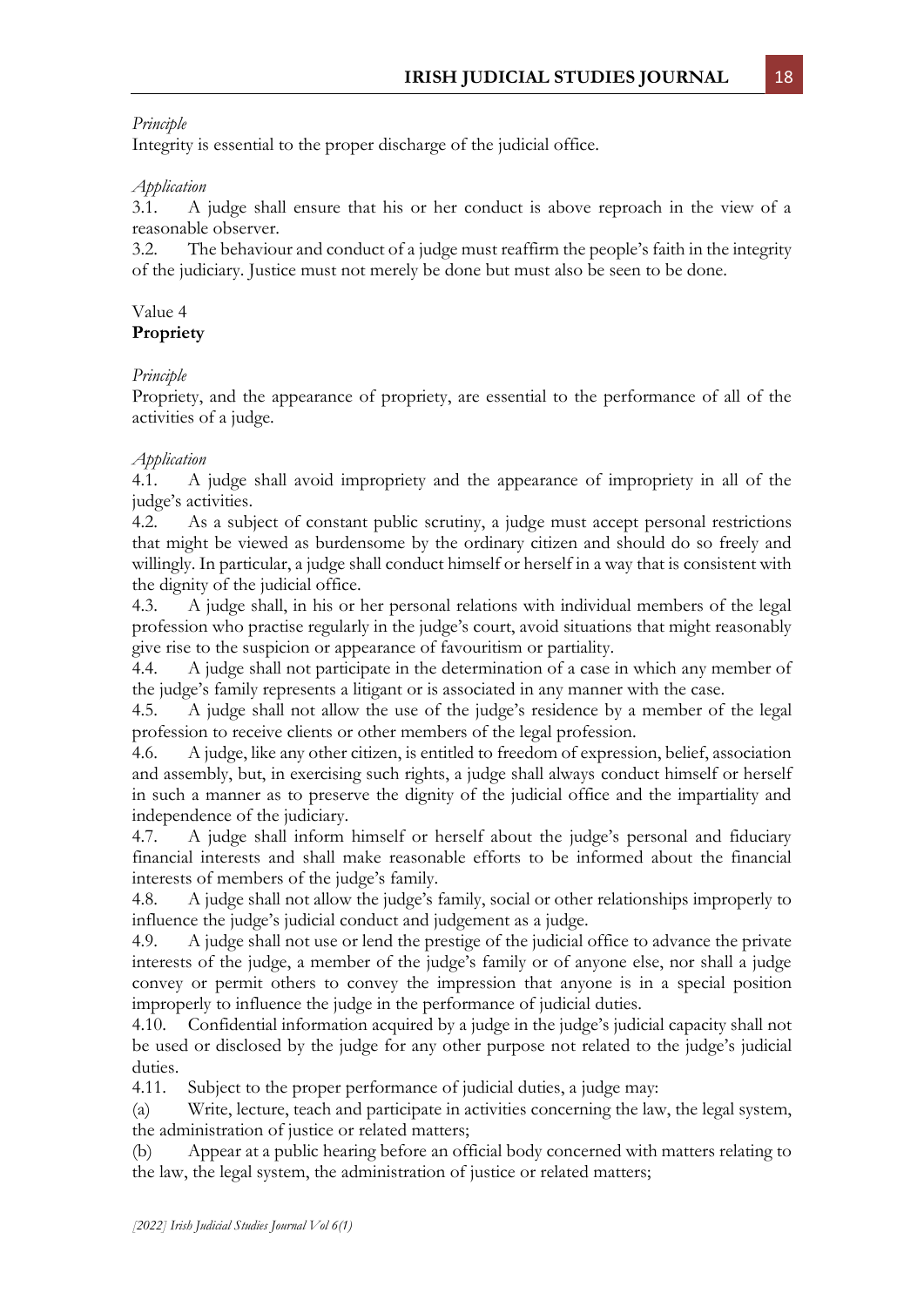(c) Serve as a member of an official body, or other government commission, committee or advisory body, if such membership is not inconsistent with the perceived impartiality and political neutrality of a judge; or

(d) Engage in other activities if such activities do not detract from the dignity of the judicial office or otherwise interfere with the performance of judicial duties.

4.12. A judge shall not practise law while the holder of judicial office.

4.13. A judge may form or join associations of judges or participate in other organizations representing the interests of judges.

4.14. A judge and members of the judge's family shall neither ask for, nor accept, any gift, bequest, loan or favour in relation to any- thing done or to be done or omitted to be done by the judge in connection with the performance of judicial duties.

4.15. A judge shall not knowingly permit court staff or others subject to the judge's influence, direction or authority to ask for, or accept, any gift, bequest, loan or favour in relation to anything done or to be done or omitted to be done in connection with his or her duties or functions.

4.16. Subject to law and to any legal requirements of public disclosure, a judge may receive a token gift, award or benefit as appropriate to the occasion on which it is made provided that such gift, award or benefit might not reasonably be perceived as intended to influence the judge in the performance of judicial duties or otherwise give rise to an appearance of partiality.

# Value 5 **Equality**

# *Principle*

Ensuring equality of treatment to all before the courts is essential to the due performance of the judicial office.

### *Application*

5.1. A judge shall be aware of, and understand, diversity in society and differences arising from various sources, including but not limited to race, colour, sex, religion, national origin, caste, disability, age, marital status, sexual orientation, social and economic status and other like causes ("irrelevant grounds").

5.2. A judge shall not, in the performance of judicial duties, by words or conduct, manifest bias or prejudice towards any person or group on irrelevant grounds.

5.3. A judge shall carry out judicial duties with appropriate consideration for all persons, such as the parties, witnesses, lawyers, court staff and judicial colleagues, without differentiation on any irrelevant ground, immaterial to the proper performance of such duties.

5.4. A judge shall not knowingly permit court staff or others subject to the judge's influence, direction or control to differentiate between persons concerned, in a matter before the judge, on any irrelevant ground.

5.5. A judge shall require lawyers in proceedings before the court to refrain from manifesting, by words or conduct, bias or prejudice based on irrelevant grounds, except such as are legally relevant to an issue in proceedings and may be the subject of legitimate advocacy.

# Value 6 **Competence and diligence**

### *Principle*

Competence and diligence are prerequisites to the due performance of judicial office.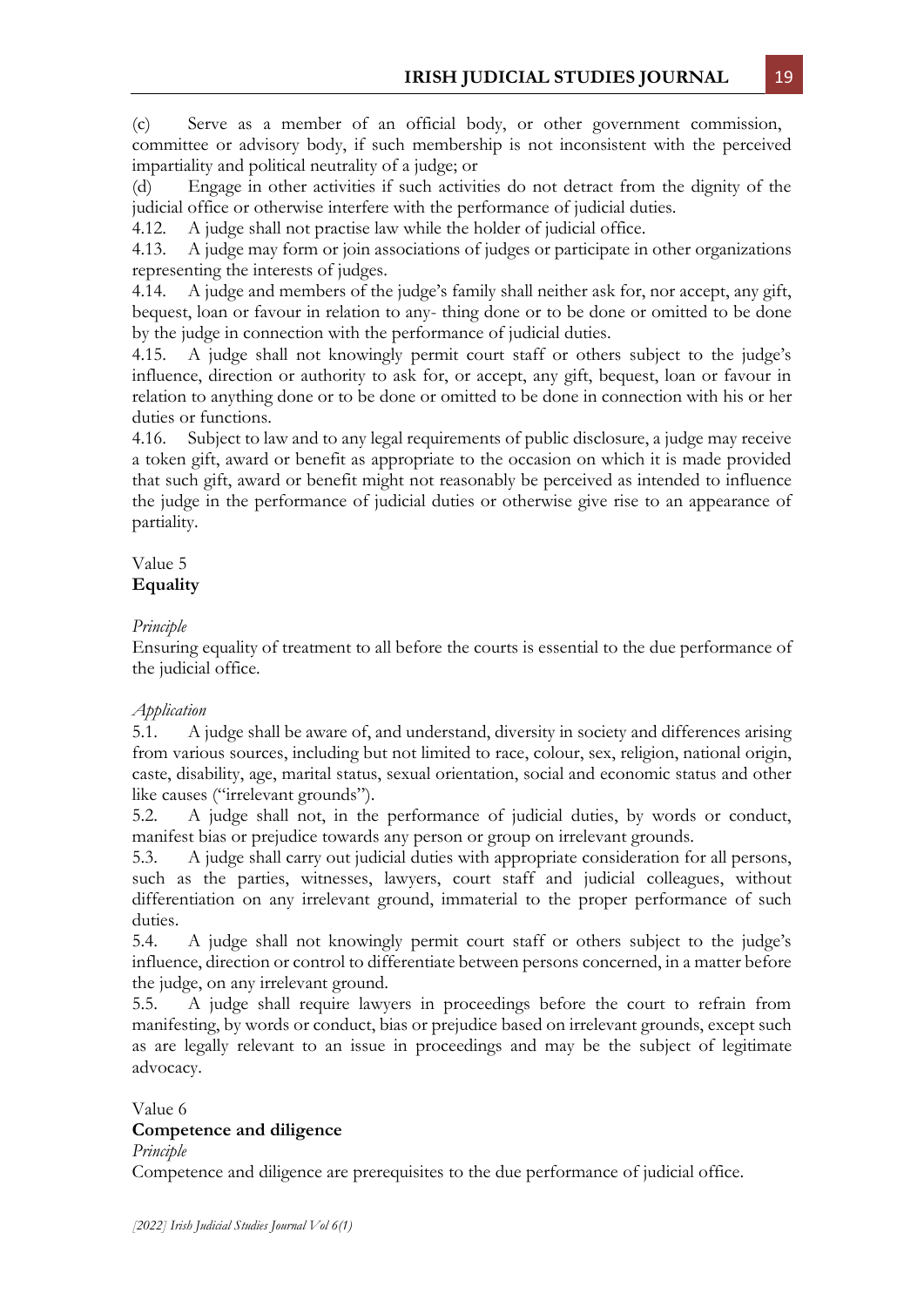# *Application*

6.1. The judicial duties of a judge take precedence over all other activities.

6.2. A judge shall devote the judge's professional activity to judicial duties, which include not only the performance of judicial functions and responsibilities in court and the making of decisions, but also other tasks relevant to the judicial office or the court's operations.

6.3. A judge shall take reasonable steps to maintain and enhance the judge's knowledge, skills and personal qualities necessary for the proper performance of judicial duties, taking advantage for that purpose of the training and other facilities that should be made available, under judicial control, to judges.

6.4. A judge shall keep himself or herself informed about relevant developments of international law, including international conventions and other instruments establishing human rights norms.

6.5. A judge shall perform all judicial duties, including the delivery of reserved decisions, efficiently, fairly and with reasonable promptness.

6.6. A judge shall maintain order and decorum in all proceedings before the court and be patient, dignified and courteous in relation to litigants, jurors, witnesses, lawyers and others with whom the judge deals in an official capacity. The judge shall require similar conduct of legal representatives, court staff and others subject to the judge's influence, direction or control.

6.7. A judge shall not engage in conduct incompatible with the diligent discharge of judicial duties.

# **Implementation**

By reason of the nature of judicial office, effective measures shall be adopted by national judiciaries to provide mechanisms to implement these principles if such mechanisms are not already in existence in their jurisdictions.

### **Definitions**

In this statement of principles, unless the context otherwise permits or requires, the following meanings shall be attributed to the words used:

"Court staff " includes the personal staff of the judge, including law clerks;

"Judge" means any person exercising judicial power, however designated;

"Judge's family" includes a judge's spouse, son, daughter, son-in-law, daughter-in-law and any other close relative or person who is a companion or employee of the judge and who lives in the judge's household;

"Judge's spouse" includes a domestic partner of the judge or any other person of either sex in a close personal relationship with the judge.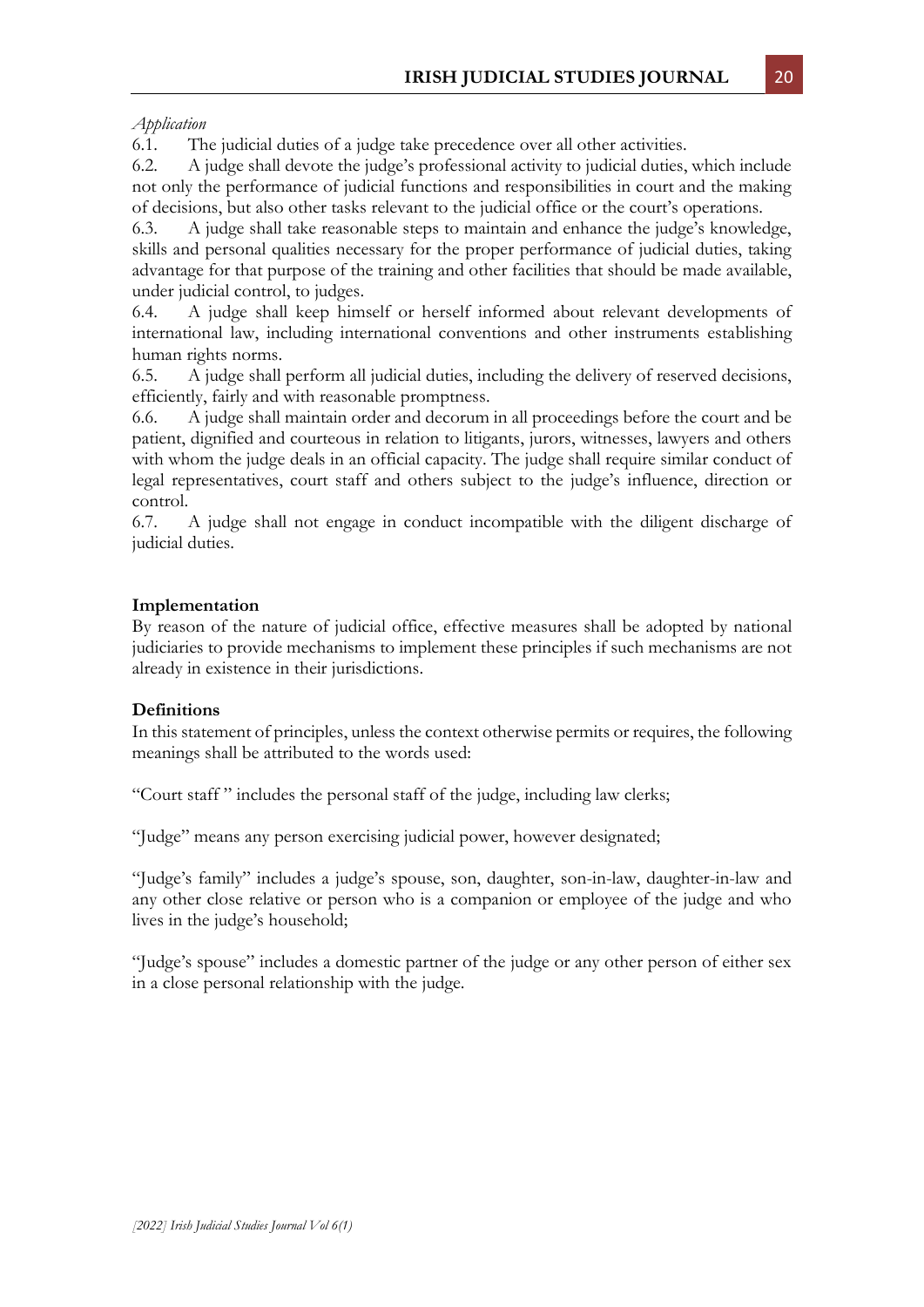# **Appendix B: Two Extracts from Regulatory Impact Analysis for Judicial Council Bill 2017**

The following are two extracts from the Department of Justice's *Regulatory Impact Analysis for the Judicial Council Bill 2017* (May 2017), pp.4-7, and pp.9-13, available at [http://www.justice.ie/en/JELR/Judicial\\_Council\\_Bill\\_2017\\_RIA.pdf/Files/Judicial\\_Cou](http://www.justice.ie/en/JELR/Judicial_Council_Bill_2017_RIA.pdf/Files/Judicial_Council_Bill_2017_RIA.pdf) [ncil\\_Bill\\_2017\\_RIA.pdf.](http://www.justice.ie/en/JELR/Judicial_Council_Bill_2017_RIA.pdf/Files/Judicial_Council_Bill_2017_RIA.pdf)

# **Extract 1: from pp.4-7 of the Regulatory Impact Analysis (RIA)**

### **Policy Context Domestic Background**

Against the background of what is generally considered to be best practice internationally, successive Governments have committed to the introduction of a Judicial Council Bill. Typically, such Councils are independent bodies that seek to safeguard the independence of the judiciary and of individual judges in order to promote the efficient functioning of the judiciary in dealing with matters such as education and discipline. A key impetus for the development of the legislation relates to the absence within our legal system of a disciplinary regime which will address complaints about judicial misconduct which is not at a level to warrant the invocation of Article 35.4.1 of the Constitution. That Article states that:

"A judge of the Supreme Court, the Court of Appeal, or the High Court shall not be removed from office except for stated misbehaviour or incapacity, and then only upon resolutions passed by Dáil Éireann and by Seanad Éireann calling for his removal."

This parliamentary process is known as impeachment. It is effected by an order made by the President having been notified by the Taoiseach that the Houses of the Oireachtas have passed a resolution calling for the removal from office of the judge in question. To date no judge of the High Court, the Court of Appeal or the Supreme Court has been impeached.

The Constitutional process has been extended by statute to the question of removal and dismissal of Circuit and District Court Judges by Section 24 of the Courts of Justice Act 1924 and Section 20 of the Courts of Justice (District Court) Act 1946 respectively.

With the exception of statutory provisions dealing with investigating and reprimanding Judges of the District Court there are no other means of investigating and dealing with allegation of less serious breaches of Judicial conduct and ethics. Judges of the District Court are subject to some statutory disciplinary procedures contained in the Courts (Supplemental Provisions) Act 1961. Section 10(4) of that Act provides that, where the Chief Justice forms the opinion that a District Court's judge's conduct is "such as to bring the administration of justice into disrepute", he may interview the judge privately and inform him of such opinion. The Act does not provide any means of ensuring the judge changes the behaviour in question. Section 36(2) provides for the President of the District Court to investigate matters if it appears to him or her that the behaviour of a judge of that Court is prejudicial to the prompt and efficient discharge of the business of the Court. If the President finds that this is so, having consulted the judge in question, he or she may report their findings to the Minister for Justice and Equality. Section 21 of the Courts of Justice (District Court) Act 1946 also provides for a judicial inquiry into the condition of health or conduct of a District Judge upon the request of the Minister of the day.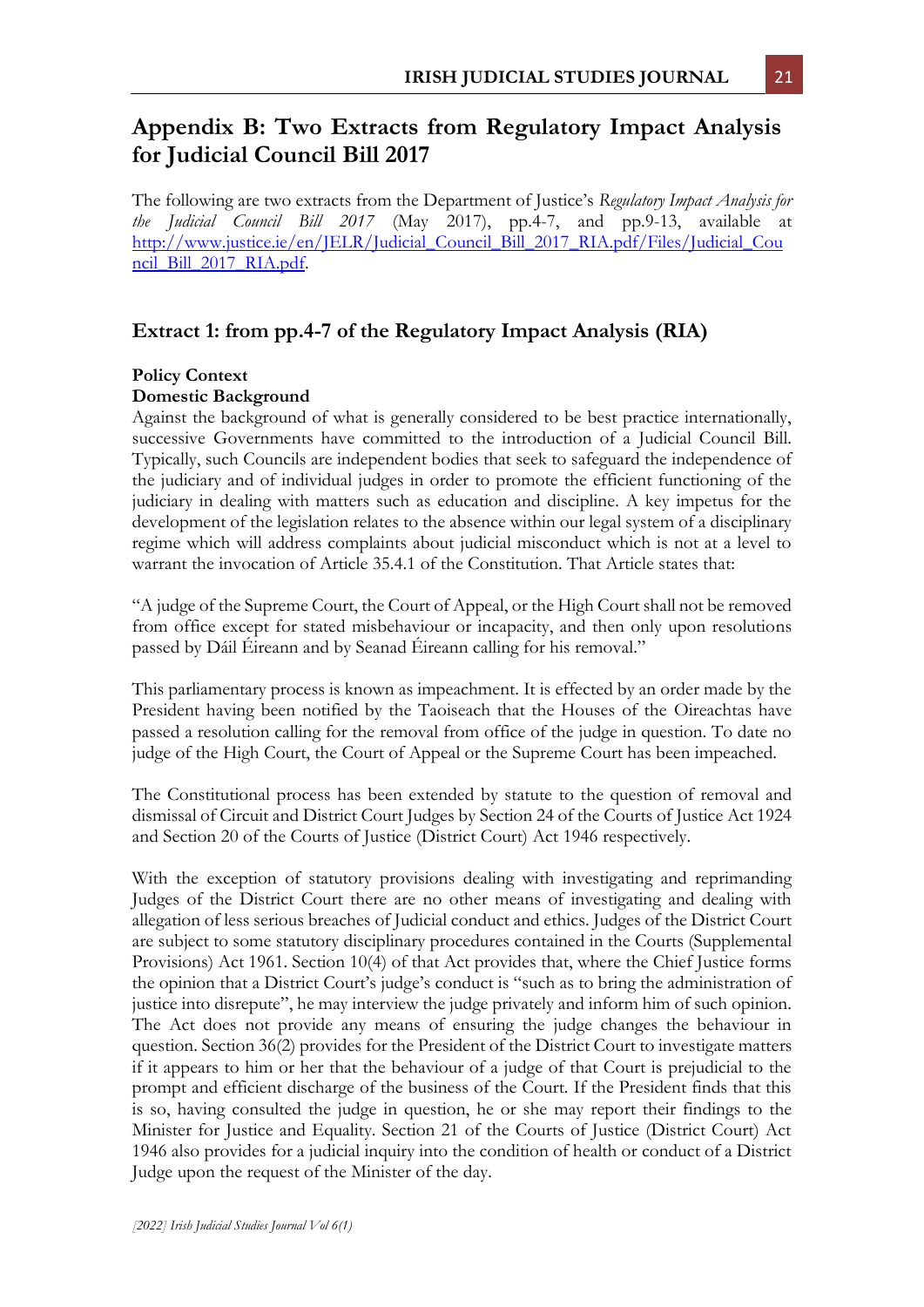These procedures are not replicated for judges of any other court where behaviour can only be investigated in respect of the most serious of breaches of conduct or ethics. There is currently no process for investigating Judges of the other Courts for alleged behaviours which, while serious and worthy of examination, do not warrant impeachment.

In 1999 the Working Group on a Courts Commission, which was responsible for the establishment of the Courts Service, reported to the then Chief Justice, Liam Hamilton on the question of judicial conduct and ethics. Subsequently, the Chief Justice established a committee to examine this general issue and it produced its report in December 2000 (known colloquially as the Keane Report after the successor Chief Justice, who brought the Committee's work to finality). The report found that the existing structures for dealing with concerns as to judicial misconduct were inadequate as they only provided for impeachment for stated misbehaviour or incapacity. The Report concluded that there are circumstances which would justify the invocation of this process but there are also instances of judicial misconduct which may be less serious but nonetheless merit some form of investigation.

The Report contained reasonably detailed proposals for legislation which were subsequently (in 2002) fleshed out in the form of a draft Bill prepared by Mrs Justice Denham (now Chief Justice), who had chaired the Working Group on a Courts Commission and had been a member of the Committee that had produced the 2000 Report.

In 2001, in response to the Report of the Committee on Judicial Conduct and Ethics, the Government published the Twenty-Second Amendment to the Constitution Bill which aimed to establish a Judicial Council and amend the impeachment process. The Bill was withdrawn due to a lack of cross-party support in the Dáil. Since then work has been ongoing in the Department of Justice and Equality to develop legislative proposals to establish a Judicial Council. This work has progressed in full consultation with the judiciary.

#### **International Background**

Any legislative proposals must be mindful of the requirement of Article 35.2 of Bunreacht na hÉireann, which declares that judges shall be independent in the exercise of their functions. This is reinforced in international best practice, e.g., Article 10 of the Universal Declaration of Human Rights states that

'Everyone is entitled in full equality to a fair and public hearing by an independent and impartial tribunal, in the determination of his rights and obligations and of any criminal charge against him.'

The right to a hearing before a competent, independent and impartial tribunal is also acknowledged in Article 6.1 of the European Convention on Human Rights and Article 14 paragraph 1 of the International Covenant on Civil and Political Rights.

In 2000 the United Nations Centre for Crime Prevention invited a group of Chief Justices from common law jurisdictions, known as the Judicial Integrity Group, to address the loss, in many countries, of confidence in judicial systems.

The Judicial Integrity Group recognised that the principle of accountability demanded that the national judiciary should assume an active role in strengthening judicial integrity by effecting such systematic reforms as are within the judiciary's competence and capacity. The Group also recognised the need for a universally acceptable statement of judicial standards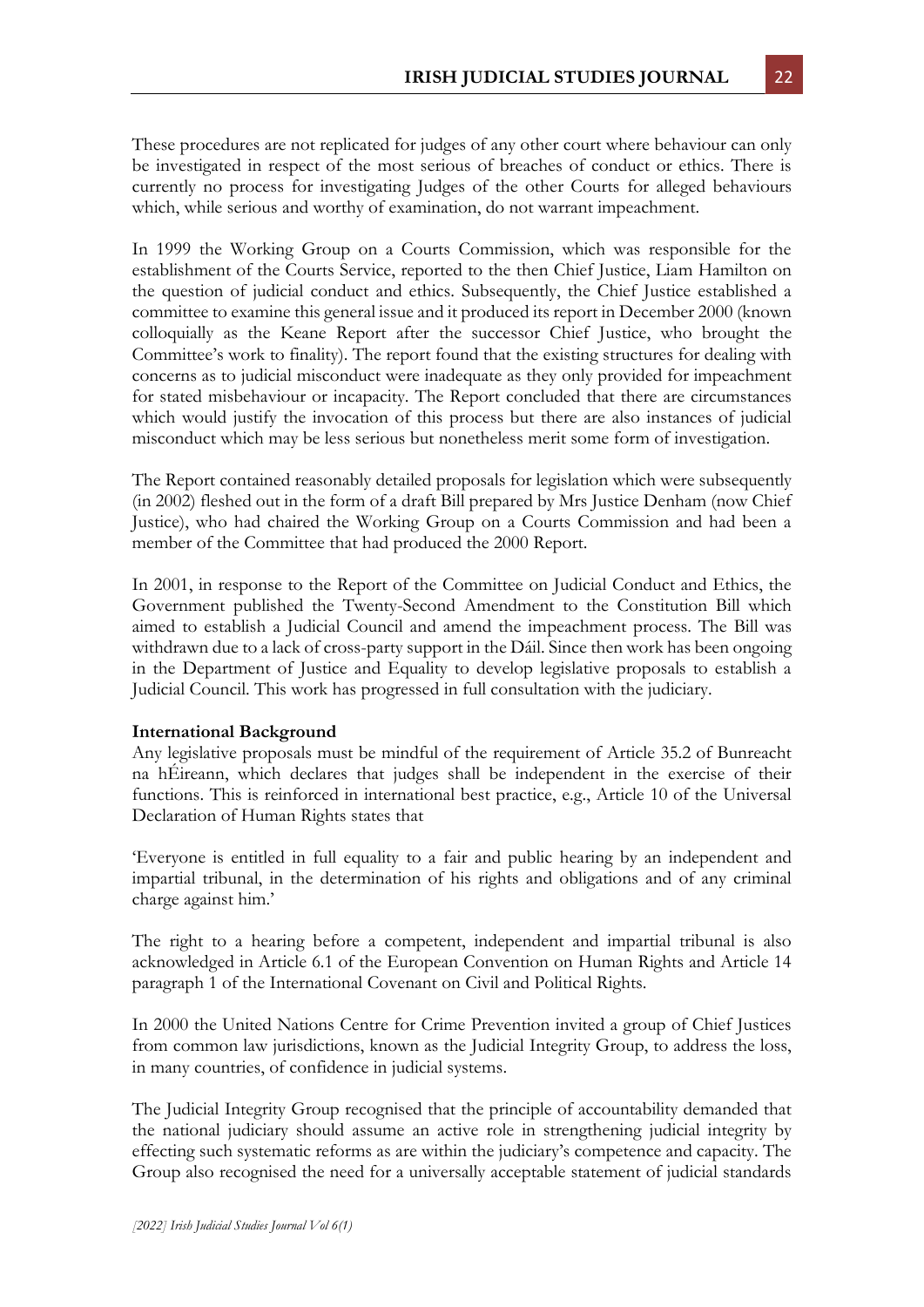which, consistent with the principle of judicial independence, would be capable of being respected and ultimately enforced at the national level without the intervention of either the executive or legislative branches of government.

Following extensive consultations with other common and civil law jurisdictions the 'Bangalore Principles of Judicial Conduct' emerged. These principles recognise fundamentals which are widely accepted in regional human rights instruments, in domestic, constitutional, statutory and common law and in judicial conventions and traditions. The core values recognised are –

- independence;
- impartiality;
- integrity;
- propriety;
- equality;
- competence, and
- diligence.

Each value is accompanied by a statement of the principle which relates to it and by more detailed statements as to its application.

The Bangalore Principles of Judicial Conduct use these values to ensure public confidence in the judicial system and in the moral authority and integrity of the judiciary which is of the utmost importance in a modern democratic society. They aim to ensure that judges, individually and collectively, respect and honour judicial office as a public trust and strive to enhance and maintain confidence in the judicial system. They are designed to provide guidance to judges and to afford the judiciary with a framework for regulating judicial conduct.

Within the international framework, it is also widely acknowledged that the primary responsibility for the promotion and maintenance of high standards of judicial conduct lies with the judiciary themselves as this will ensure that the appropriate level of judicial independence is maintained.

In 2006 the draft Commentary on the Bangalore Principles of Judicial Conduct, intended to contribute to a better understanding of the Principles, was agreed by a joint meeting of the Judicial Integrity Group and the United Nations Office on Drugs and Crime. In the same year, a resolution of the United Nations Economic and Social Council invited Member States to encourage their judiciaries to take into consideration, in ways consistent with their domestic legal systems, the Bangalore Principles when reviewing or developing rules with respect to the professional and ethical conduct of members of the judiciary.

The United Nations Office on Drugs and Crimes has actively supported the Bangalore Principles, which have also been recognised by bodies such as the American Bar Association and the International Commission of Jurists. The Judges of the member States of the Council of Europe, of which Ireland is a member, have also given the Bangalore Principles their favourable consideration. The draft Commentary and the Bangalore Principles have been given added weight and authority by their adoption by both the Intergovernmental Expert Group on Strengthening Basic Principles of Judicial Conduct and by the Judicial Integrity Group.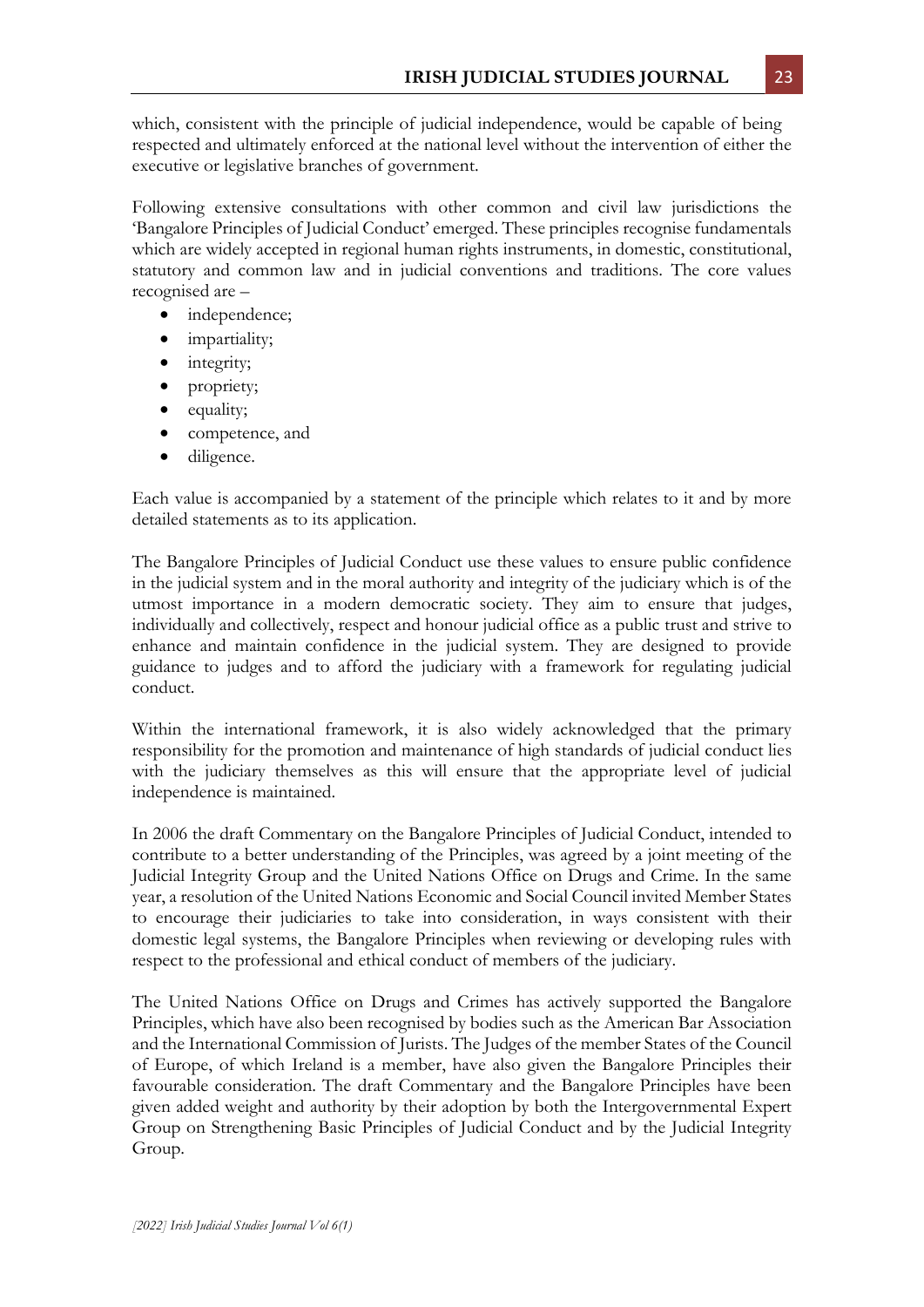It is against this domestic and international backdrop that the proposals for a Judicial Council Bill have been drafted.

# **Extract 2: from pp.9-13 of the Regulatory Impact Analysis (RIA)**

# **Identification of Options**

The options identified are:

- Option 1: do nothing.
- Option 2: establish a Judicial Council on an non-statutory basis
- Option 3: establish a Judicial Council on a statutory basis as recommended in the Report of the Committee on Judicial Conduct and Ethics and by GRECO.

### **Identification of Costs and Benefits**

#### **Option 1 - Do Nothing**

The "do nothing" option is included for benchmarking purposes. There are no benefits arising from maintaining the status quo and, while adhering to this option would mean that no additional financial costs would be incurred by the exchequer, costs of a non-financial nature, both reputational and otherwise, would undoubtedly arise.

To do nothing at all would mean the continuation of the present unsatisfactory situation, where there is no formal way of dealing with allegations of judicial misconduct other than impeachment for Supreme Court, Court of Appeal and High Court Judges and where there are only limited statutory procedures for dealing with misconduct issues in relation to District Court Judges. Given the importance now placed upon accountability in relation to all sectors of society, such a course of action runs the risk of undermining confidence in the judicial system and would not be in keeping with best international thinking and practice.

Furthermore, taking this option would mean that we would continue to be in breach of our GRECO obligations which recommend that, with due expedition, an independent statutory council be established for the judiciary which will be provided with adequate resources and funding for its organisation and operations. Related recommendations concern the establishment of a code of conduct for judges which will be connected to an accountability mechanism, and the institutionalisation of a dedicated induction and in-service training for judges. The Compliance Report<sup>37</sup> adopted at the Plenary meeting of GRECO, which was held in March 2017, concluded that Ireland's very low level of compliance with these recommendations was "globally unsatisfactory" and has resulted in a situation whereby Ireland must report again on the progress in implementing the recommendations by 31 March 2018.

### **Option 2 - Establish a Judicial Council on a non-statutory basis**

<sup>37</sup> This refers to *Fourth Evaluation Round: Corruption prevention in respect of members of parliament, judges and prosecutors: Compliance Report: Ireland* (GrecoRC4(2017)7), adopted by GRECO at its 75th Plenary Meeting (Strasbourg, 20 -24 March 2017), available at [https://rm.coe.int/fourth-evaluation-round-corruption](https://rm.coe.int/fourth-evaluation-round-corruption-prevention-in-respect-of-members-of/168072bebb)[prevention-in-respect-of-members-of/168072bebb.](https://rm.coe.int/fourth-evaluation-round-corruption-prevention-in-respect-of-members-of/168072bebb) GRECO is the acronym for *Groupe d'Etats contre la Corruption*, the Group of States against Corruption, which was established in 1999 by the Council of Europe to monitor Member States' compliance with the Council of Europe's own anti-corruption standards. Ireland was a founding member of the Council of Europe in 1949.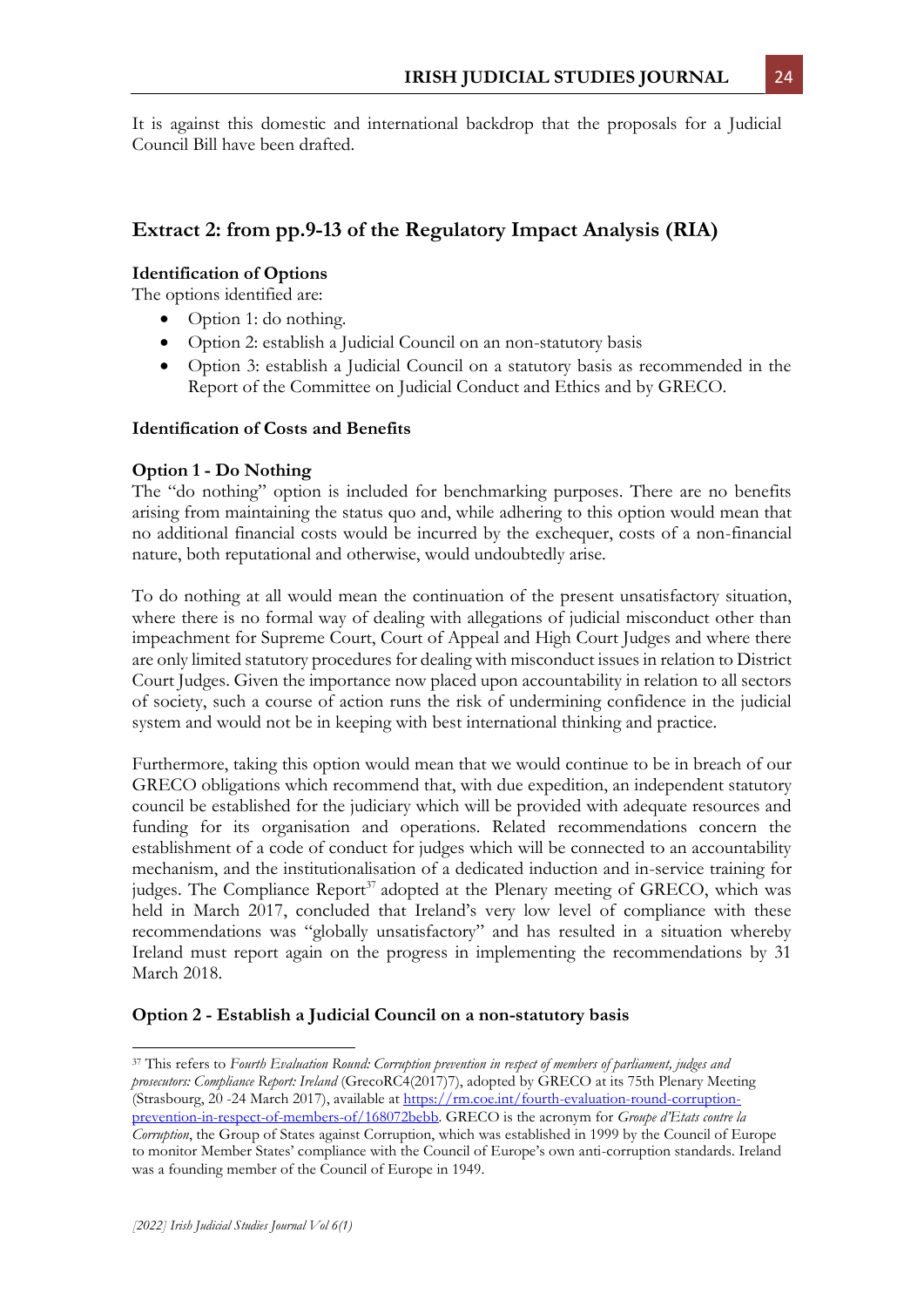This option would share many of the disadvantages of the "do nothing" option which is addressed above and, in reality, would only mean the establishment of a body not dissimilar to the interim Judicial Council which has been set up by the judges themselves pending the establishment of the anticipated statutory Council. The interim body does not attract specific exchequer funding. This option would not facilitate our compliance with the GRECO obligations.

Furthermore, it would not facilitate the introduction of a system for the investigation of complaints alleging judicial misconduct which falls short of the standard required if impeachment is to be invoked, as such a system requires statutory underpinning if it is to function in an effective and transparent way.

The resourcing of a non-statutory Council would entail some additional costs since such a body would need additional funding if the intention were that it should have added capacity to deliver in relation to matters such as the training of judges and the provisions of sentencing information.

It is estimated that the funding requirements for a non-statutory Council would amount to around €1 million per annum…

#### **Option 3 – establish a Judicial Council on a statutory basis**

This option will enable us to be fully compliant with our GRECO obligations and it is the only option available which enables us to achieve the objectives which have been set.

The establishment of an independent Judicial Council, with clear statutory functions, will align our regime in relation to this matter with that prevailing in many other countries, particularly those which are members of the Council of Europe. The establishment of a statutory committee in relation to judicial studies will also provide a structured approach to the continued education and professional training of judges which, consistent with judicial independence, should build public confidence in the administration of justice. The establishment of a statutory committee in relation to sentencing information should be of benefit in promoting consistency in sentencing and, again, build public confidence in the administration of justice.

In relation to judicial conduct, the establishment of a Judicial Conduct Committee will give rise to a statutory body which will have responsibility for investigating and dealing with allegations of judicial misconduct where the initiation of the impeachment process is not warranted. The proposed legislative framework will achieve this without interfering with the existing Constitutional provisions relating to impeachment, while ensuring that the Constitutional independence of the judiciary is maintained. It will provide a mechanism, consistent with the recommendations of the Committee on Judicial Conduct and Ethics and international best practice, for investigating a broad range of complaints in relation to judicial misconduct and provide for remedies outside of the impeachment process where appropriate. It will also facilitate the drawing up and adoption of guidelines in relation to judicial conduct and ethics.

It is estimated that the ongoing funding requirements for a statutory Council would amount to just over €1.6 million per annum (a net €1.3 million taking account of funding which is already provided for judicial training purposes)…

### **Impacts**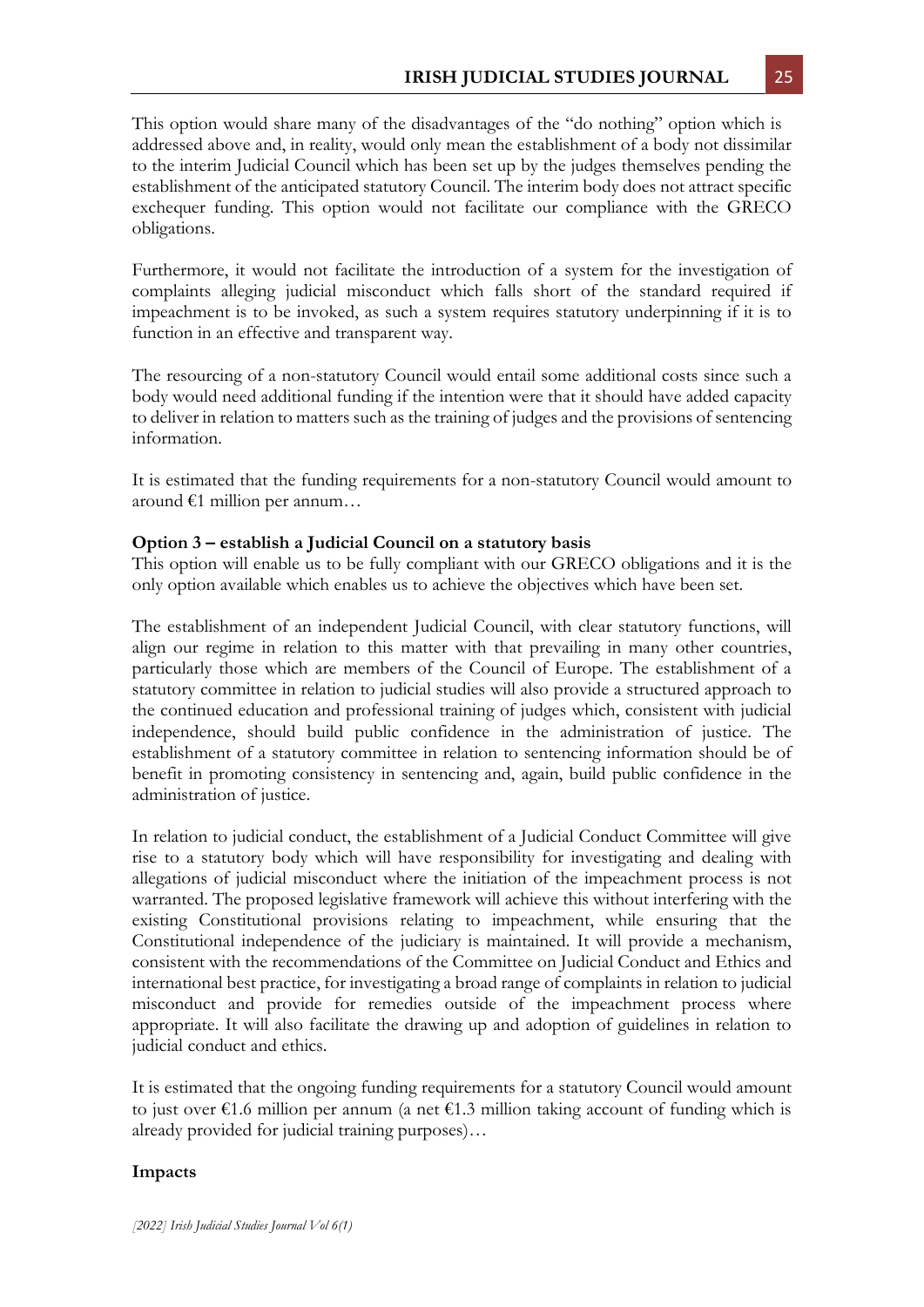The Bill is not expected to have any appreciable impact on north-south and east-west relations, socially excluded or vulnerable groups, the economic market (including an impact on consumers and competition), national competitiveness and the environment. Nor will there be any new significant compliance burden. However, the Bill may have a positive impact upon the rights of citizens in that it should foster increased public confidence in the administration of justice by providing for a mechanism which addresses legitimate complaints in relation to judicial conduct and ethics.

#### **Consultation**

Consultations on the details of the Bill have taken place with the Office of the Attorney General. Given the nature of the Bill, extensive consultations were also undertaken with the judiciary. In addition the Department has had the benefit of the extensive consultative work undertaken by the Committee on Judicial Conduct and Ethics which studied 8 modern systems of judicial accountability, held an international conference and received many submissions in response to a public invitation for submissions from interested groups and individuals.

#### **Enforcement and Compliance**

The proposed Judicial Council will be responsible for ensuring compliance with the procedures contained in the proposed legislation. The Judicial Council will be comprised of all judges and will be chaired by the Chief Justice.

The Council will be required to produce an annual report to the Minister which will be laid before the Houses and will be required to produce end of year accounts for audit. The Judicial Conduct Committee will prepare an annual report on its activities which will be laid before the Houses of the Oireachtas.

The Secretary to the Council shall, when requested by the Public Accounts Committee give evidence to that Committee on the accounts and accounting of the Council, and shall, on request, give account to any other Oireachtas Committee for the general administration of the Council.

#### **Review**

The system of annual reports which is foreseen in the Bill will provide a useful tool in relation to assessing how the Judicial Council is carrying out its functions. As with all legislation under its remit, the operation of the Bill will be kept under review by the Department of Justice and Equality.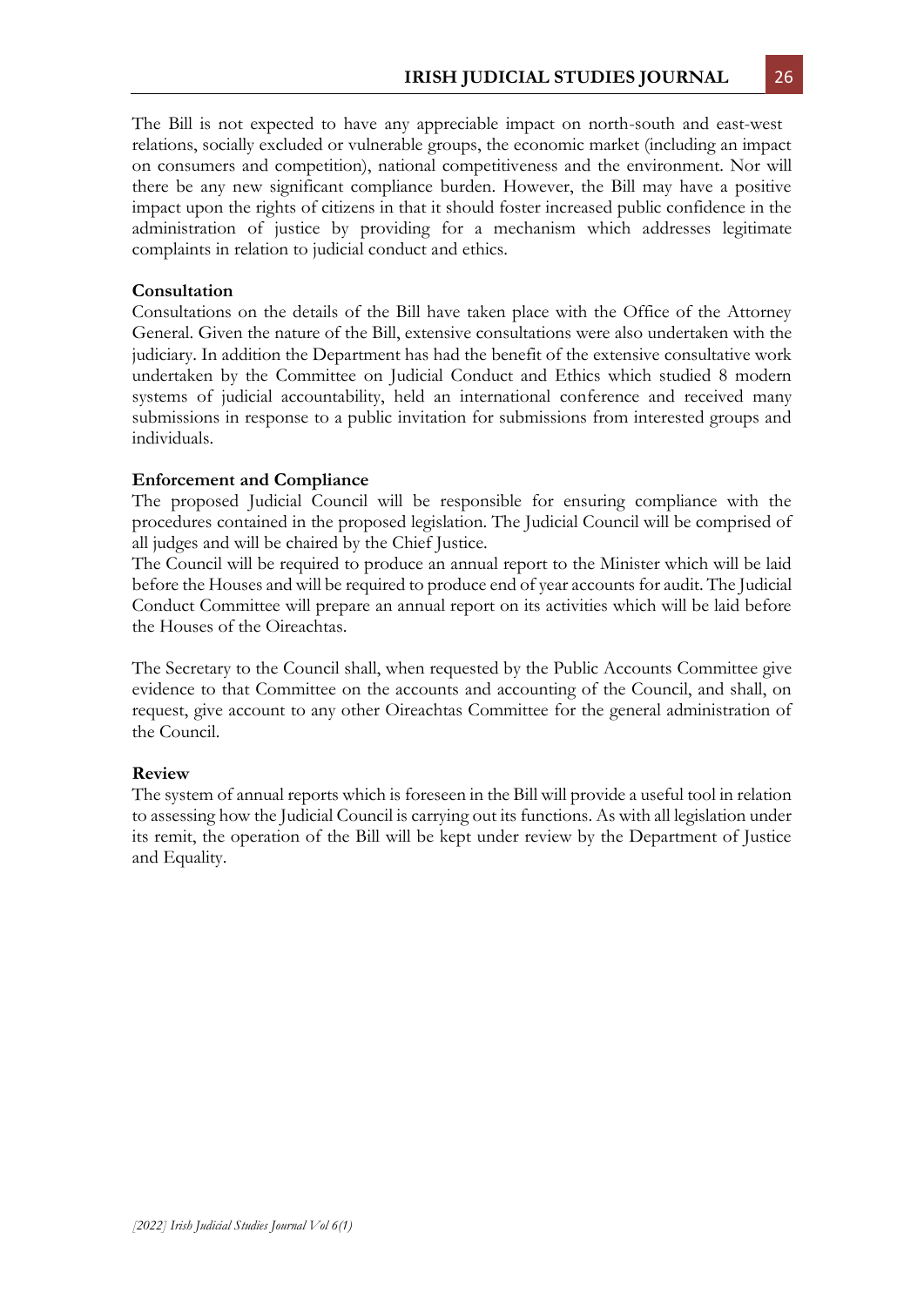# **Appendix C: Extracts from website of Association of Judges in Ireland**

The following pieces of text are available on the website of the Association of Judges in Ireland (AJI), [https://aji.ie/.](https://aji.ie/) The content is not dated, but appears to have been written before the publication of the Judicial Council Act 2017, and may first have been posted in 2016.

# **On Judicial Conduct**

The following text is available at [https://aji.ie/the-judiciary/the-judicial-role/judicial](https://aji.ie/the-judiciary/the-judicial-role/judicial-conduct/)[conduct/:](https://aji.ie/the-judiciary/the-judicial-role/judicial-conduct/)

# **Judicial Conduct**

One of the objectives of the AJI as expressed in our Constitution is the promotion of the highest standards of judicial conduct amongst its members. In this respect the AJI shares a common objective with the interim Judicial Council.

The essential principles to which judges' conduct must conform are:

Independence

Impartiality and Equality

Integrity

Propriety

Competence and diligence

The interim Judicial Council is understood to be preparing a guidance document which will address, under each of these headings, required and acceptable judicial conduct, unacceptable judicial conduct and the striking of an appropriate balance.

The AJI hopes to be in a position in due course, subject to receipt of permission from the interim Judicial Council, to publish this guidance document in this section of our website.

# **On impartiality**

The following text is available at [https://aji.ie/the-judiciary/the-judicial-role/impartiality/:](https://aji.ie/the-judiciary/the-judicial-role/impartiality/)

# **Impartiality**

The promise and declaration made by a judge on his or her appointment is that he or she will execute their office "without fear or favour, affection or ill-will towards any man" and that he or she "will uphold the Constitution and the laws". These are not empty words, or something to which mere lip-service is to be paid. It is fundamental to the maintenance of confidence in the judiciary that judges should not only be independent, but that they should also be impartial.

Moreover, not only must judges actually be impartial but they must do everything they can to ensure that they are perceived as such. According to the old adage, "justice must not only be done but be seen to be done". It is for this reason that judges are expected, in their personal lives, to avoid words, actions or situations that might make them appear to be biased or disrespectful of the laws they are sworn to uphold. They must treat lawyers, clients and witnesses with respect and must refrain from comments that suggest they have made up their minds in advance. Outside of court a judge should not socialise with a lawyer or client involved in a case before him or her. Moreover, it is in general undesirable for a judge to socialise or associate with lawyers appearing regularly before him or her, or with other persons connected with the cases they hear, as to do so might leave them open to the accusation of favouritism.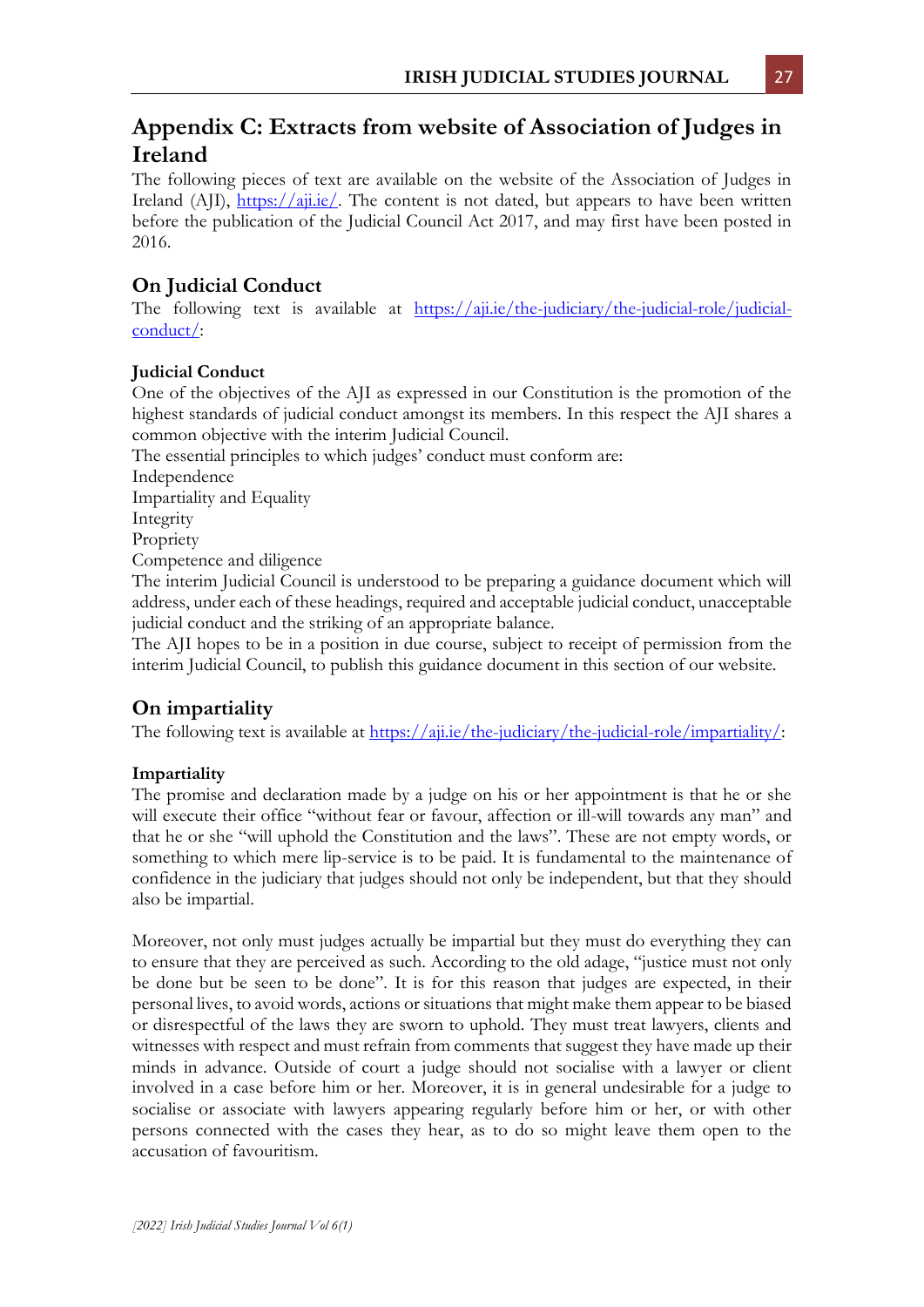In general, a judge will recuse himself from any case to which he has a personal connection, e.g. a case that involves relatives or friends, or former client, or a member of the judge's former law firm, or a former business associate, or some other circumstance that might create a risk of his impartiality being called into question.

Judges often choose to avoid most forms of community involvement. A judge may undertake community or charitable work but cannot offer legal or investment advice. Judges cannot take part in politics, either as a party member, fundraiser or donor. While Article 35.3 of the Constitution of Ireland states that "[n]o judge shall be eligible to be a member of either House of the Oireachtas" the long established convention is that judges cannot hold any political office at all or participate in politics in any way.

While judges have been somewhat more willing in recent years to make public speeches, or agree to media interviews, the traditional rule which continues to be respected and observed is one of judicial reticence. The judiciary recognises that almost anything a judge says will be controversial – either because it relates to some decision or conduct by the judiciary which is a matter of temporary public or media concern, or more likely , because it may be perceived as being critical of the Government.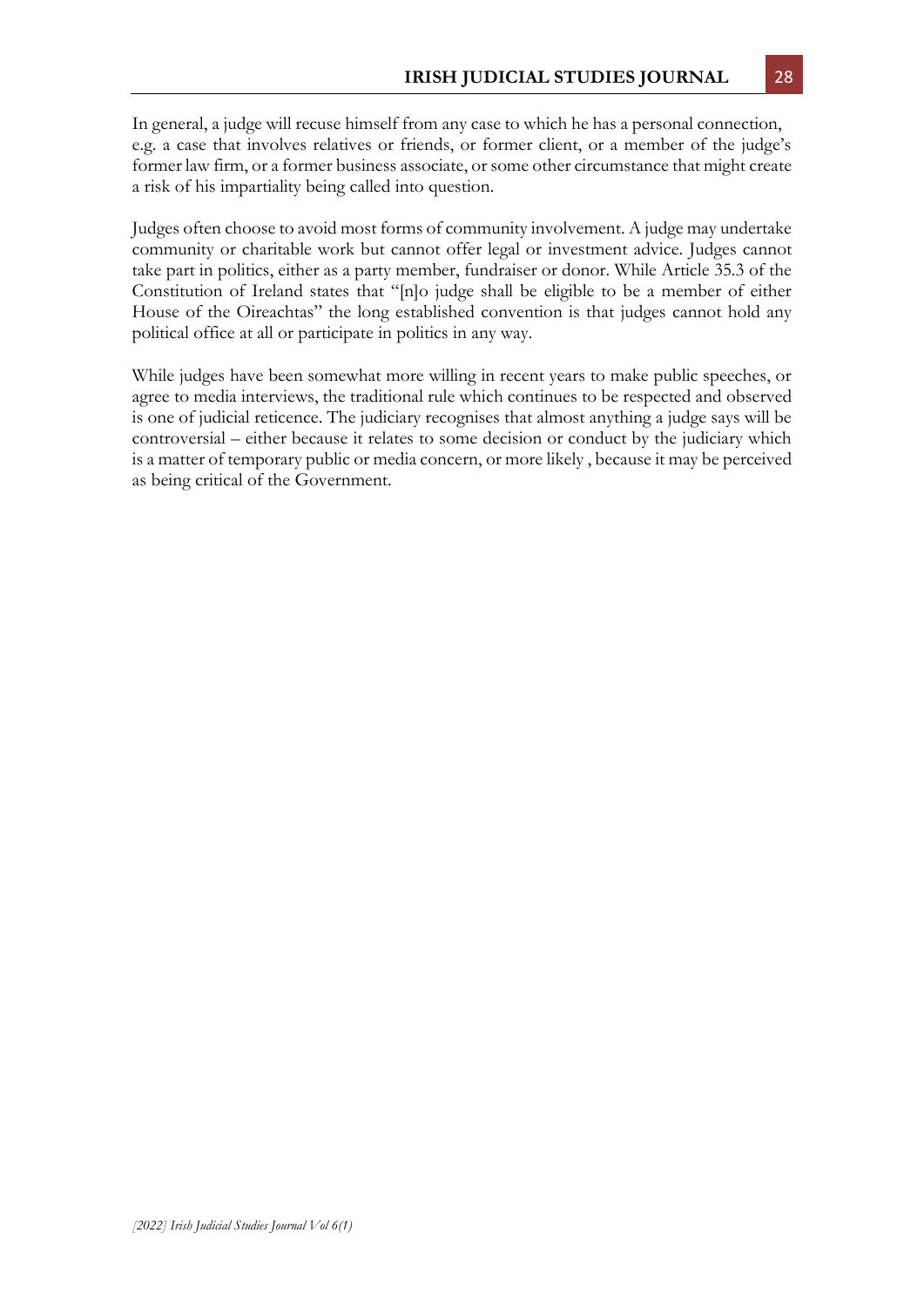# **Appendix D: Judicial Oaths and Declarations in Ireland and Northern Ireland since 1868**

# **1. Judicial Oath in Ireland from 1868 to 1924 and in Northern Ireland from 1868 to 2002**

**Promissory Oaths Act 1868 (c.72)**

# **Form of Judicial Oath.**

**4.** The Oath in this Act referred to as the Judicial Oath shall be in the Form following; that is to say,

"I, , do swear that I will well and truly serve our Sovereign Lady Queen Victoria in the Office of , and I will do Right to all Manner of People after the Laws and Usages of this Realm, without Fear or Favour, Affection or Illwill. So help me GOD."

# **Persons to take the Oath of Allegiance and Judicial Oath.**

**6.** The Oath of Allegiance and Judicial Oath shall be taken by each of the Officers named in the Second Part of the said Schedule hereto [see below] as soon as maybe after his Acceptance of Office, and such Oaths shall be tendered and taken in manner in which the Oaths required to be taken by such Officer previously to the passing of this Act on entering his Office would have been tendered and taken.

# **Penalty on not taking required Oath.**

**7.** If any Officer specified in the Schedule hereto declines or neglects, when any Oath required to be taken by him under this Act is duly tendered, to take such Oath, he shall, if he has already entered on his Office, vacate the same, and if he has not entered on the same be disqualified from entering on the same; but no Person shall be compelled, in respect of the same Appointment to the same Office, to take such Oath or make such Affirmation more Times than One.

### **The Name of the Sovereign for the Time being to be used in the Oath.**

**10.** Where in any Oath under this Act the Name of Her present Majesty is expressed, the Name of the Sovereign of this Kingdom for the Time being shall be substituted from Time to Time.

### **Provision in favour of Persons permitted to make Affirmations.**

**11.** When an Oath is required to be taken under this Act, every Person for the Time being by Law permitted to make a solemn Affirmation or Declaration instead of taking an Oath may, instead of taking such Oath, make a solemn Affirmation in the Form of the Oath hereby appointed, substituting the Words "solemnly, sincerely, and truly declare and affirm" for the Word "swear," and omitting the Words "So help me God."

SCHEDULE [TO 1868 ACT]: SECOND PART: IRELAND. The Lord Chancellor of Ireland. The Lord Chief Justice. The Master of the Rolls. The Chief Justice of the Common Pleas. The Chief Baron of the Exchequer. The Lord Justice of the Court of Appeal in Chancery. The Vice Chancellor. The Puisne Justices of the Queen's Bench.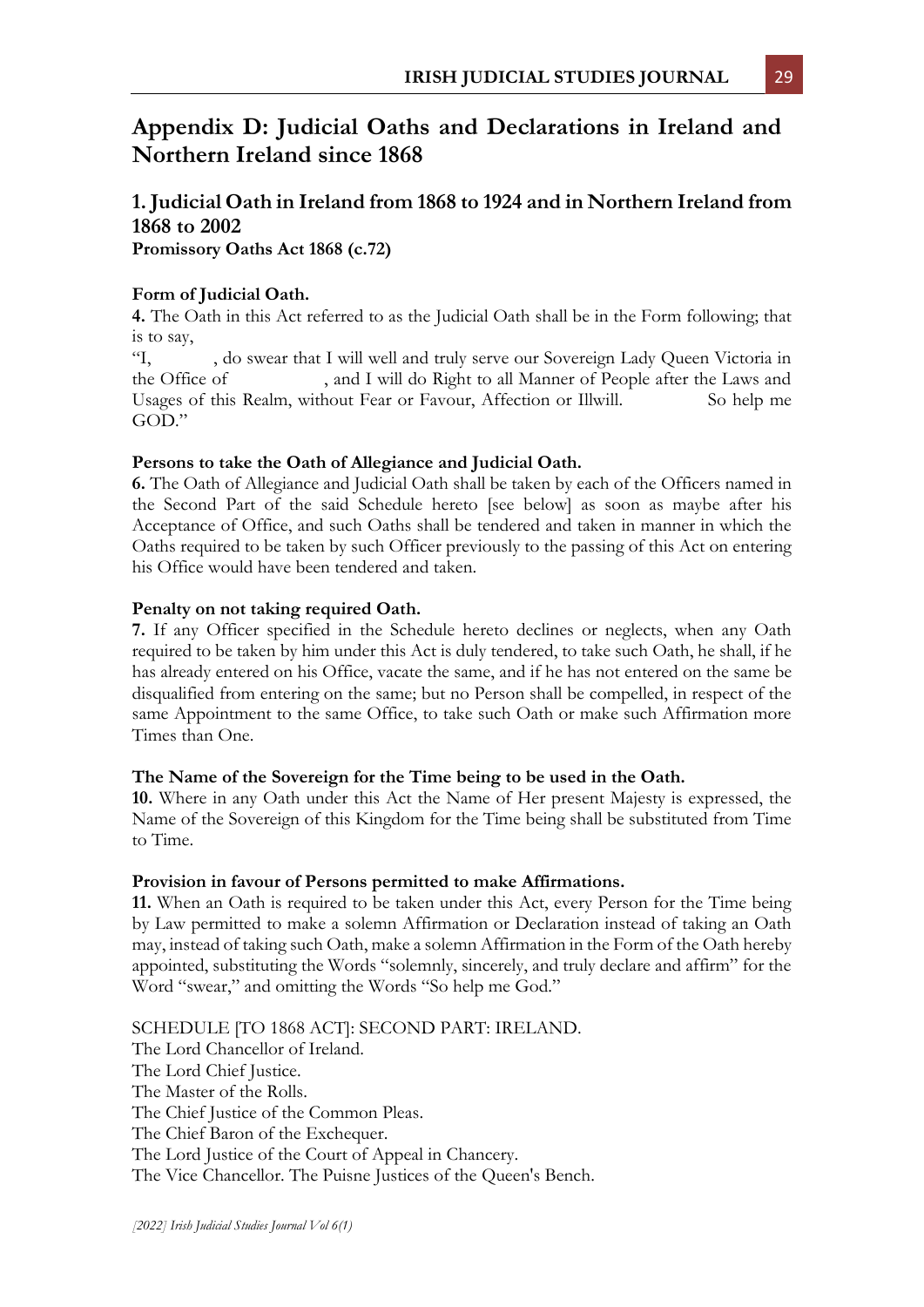The Puisne Justices of the Common Pleas. The Puisne Barons of the Exchequer. The Judges of the Landed Estates Court. The Judge; of the Admiralty Court. The Judges of the Court of Bankruptcy and Insolvency. The Recorder of Dublin. Justices of the Peace for Counties and Boroughs.

# **2. Judicial Declaration in Ireland from 1924 to 1937 Courts of Justice Act 1924, section 99**

#### **Declaration to be taken by judges and justices on appointment.**

**99.**—The Declaration to be taken on appointment by every Judge of the Supreme Court, the High Court, and the Circuit Court and by every Justice of the District Court shall be as follows:—

I do solemnly and sincerely before God promise and declare that I will duly and faithfully and to the best of my skill and power execute the office of Chief Justice of the Supreme Court (*or* President of the High Court, *or* Judge of the Supreme Court *or* of the High Court or of the Circuit Court *or* Justice of the District Court *as the case may be*) of Saorstát Eireann without fear or favour, affection, or ill-will towards any man, and that I will uphold the Constitution of Saorstát Eireann as by law established.

Such declaration shall be made and subscribed by the Chief Justice in the presence of the Governor-General and by each of the other judges and justices aforesaid in the presence of the Chief Justice in open court.

Any judge or justice who declines or neglects to take the declaration aforesaid in the manner aforesaid shall be disqualified from entering on and shall be deemed to have vacated his office of judge or justice (as the case may be).

# **3. Judicial Declaration in Ireland since 1937 Article 34.6 of the Constitution**

6.1° Every person appointed a judge under this Constitution shall make and subscribe the following declaration:

"In the presence of Almighty God I do solemnly and sincerely promise and declare that I will duly and faithfully and to the best of my knowledge and power execute the office of Chief Justice (or as the case may be) without fear or favour, affection or ill-will towards any man, and that I will uphold the Constitution and the laws. May God direct and sustain me." 2° This declaration shall be made and subscribed by the Chief Justice in the presence of the President, and by each of the other judges of the Supreme Court, the judges of the Court of Appeal, the judges of the High Court and the judges of every other Court in the presence of the Chief Justice or the senior available judge of the Supreme Court in open court.

<sup>3</sup>° The declaration shall be made and subscribed by every judge before entering upon his duties as such judge, and in any case not later than ten days after the date of his appointment or such later date as may be determined by the President.

4° Any judge who declines or neglects to make such declaration as aforesaid shall be deemed to have vacated his office.

# **4. Judicial Oath or Affirmation in Northern Ireland since 2002 Justice (Northern Ireland) Act 2002 (c.26), section 19**

*[2022] Irish Judicial Studies Journal Vol 6(1)*